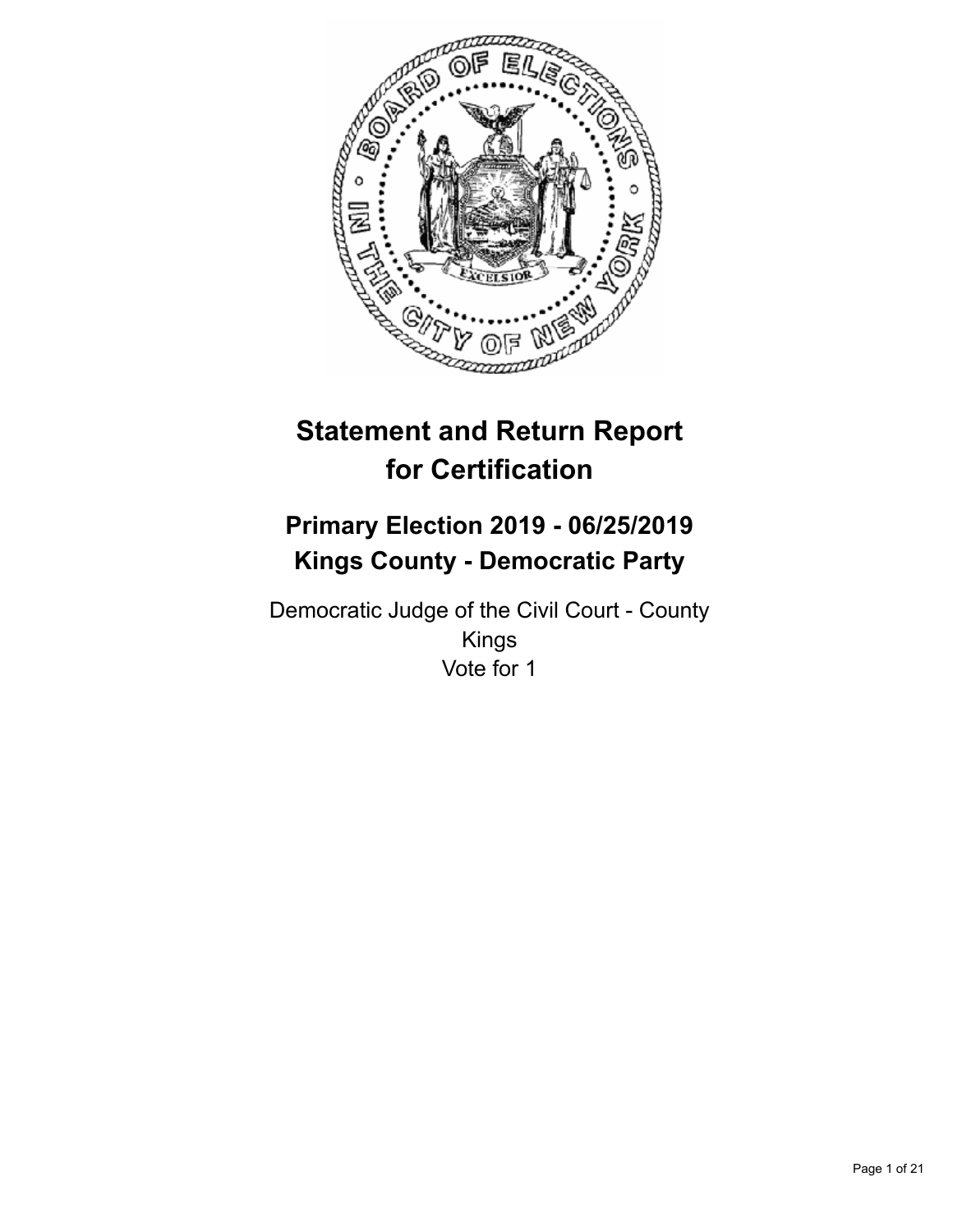

| <b>PUBLIC COUNTER</b>                                    | 2,764            |
|----------------------------------------------------------|------------------|
| MANUALLY COUNTED EMERGENCY                               | 1                |
| <b>ABSENTEE / MILITARY</b>                               | 147              |
| <b>AFFIDAVIT</b>                                         | 9                |
| <b>Total Ballots</b>                                     | 2,921            |
| Less - Inapplicable Federal/Special Presidential Ballots | 0                |
| <b>Total Applicable Ballots</b>                          | 2,921            |
| <b>D. BERNADETTE NECKLES</b>                             | 1,709            |
| EDWARD KING                                              | 593              |
| ADELE COHEN (WRITE-IN)                                   | 1                |
| ALBERT EINSTEIN (WRITE-IN)                               | 1                |
| ARESEL GELLMAN (WRITE-IN)                                | 1                |
| ARTHUR GRUENER (WRITE-IN)                                | 1                |
| BASYA PFEFFER (WRITE-IN)                                 | $\mathbf{1}$     |
| CAROLINE P. COHEN (WRITE-IN)                             | $\overline{7}$   |
| CHARLES FINKELSTEIN (WRITE-IN)                           | $\boldsymbol{2}$ |
| DANIEL ZUCKER (WRITE-IN)                                 | 1                |
| DEBRA COHEN (WRITE-IN)                                   | 1                |
| FARAH N. LOUIS (WRITE-IN)                                | $\overline{c}$   |
| JEREMY KASHA (WRITE-IN)                                  | 1                |
| MARC BINSKY (WRITE-IN)                                   | 1                |
| MELANIE MARMUER (WRITE-IN)                               | $\overline{c}$   |
| MICKEY MURPHY (WRITE-IN)                                 | $\mathbf{1}$     |
| NICK DAKA (WRITE-IN)                                     | $\mathbf{1}$     |
| TEHILAH H. BERMAN (WRITE-IN)                             | $\overline{c}$   |
| TONY KIM (WRITE-IN)                                      | 1                |
| UNATTRIBUTABLE WRITE-IN (WRITE-IN)                       | $\overline{7}$   |
| UNCOUNTED WRITE-IN PER STATUTE (WRITE-IN)                | 1                |
| WESLEY PAISLEY (WRITE-IN)                                | 1                |
| ZISHA MARGULIES (WRITE-IN)                               | 1                |
| <b>Total Votes</b>                                       | 2,339            |
| Unrecorded                                               | 582              |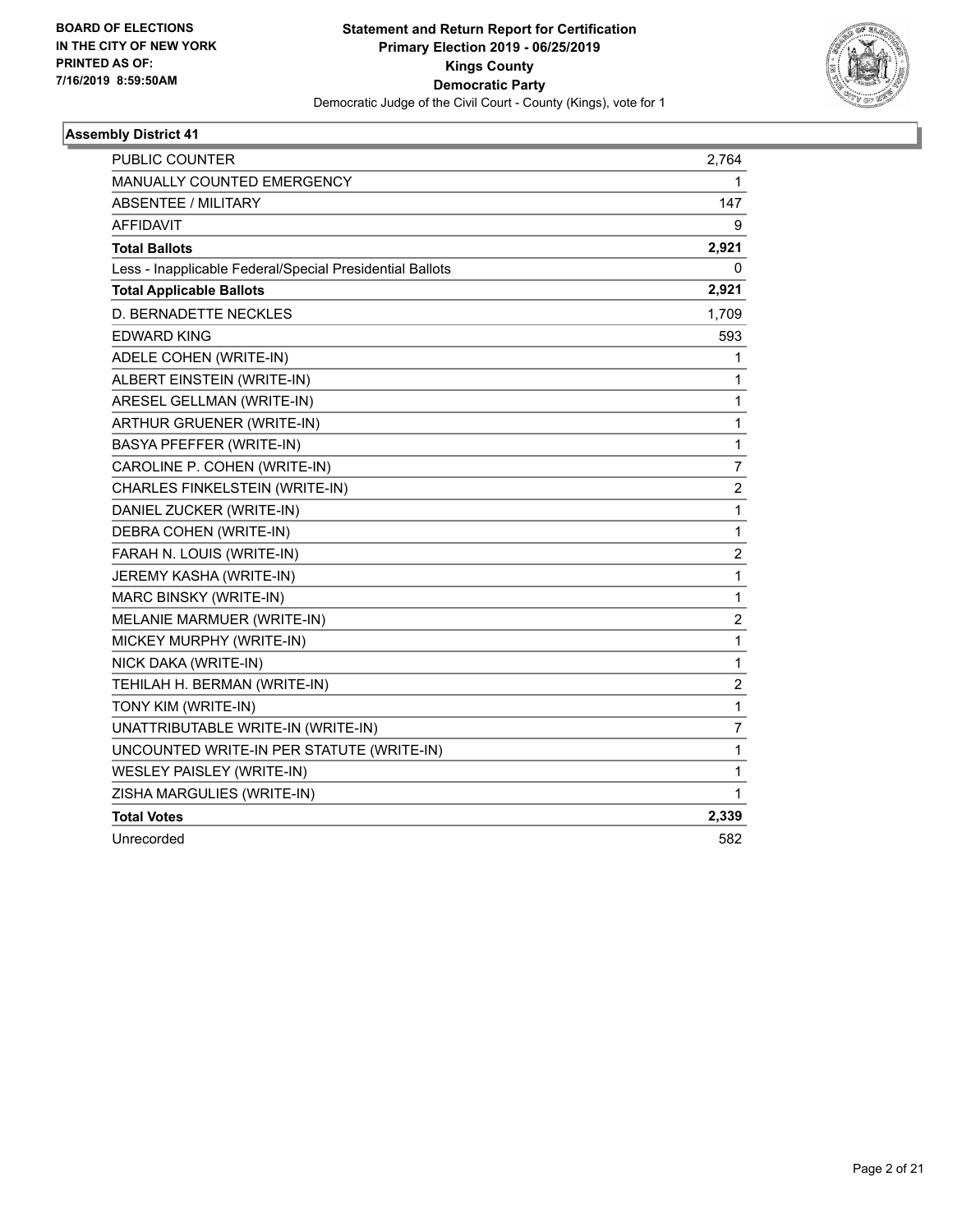

| PUBLIC COUNTER                                           | 5,377          |
|----------------------------------------------------------|----------------|
| <b>MANUALLY COUNTED EMERGENCY</b>                        | 0              |
| <b>ABSENTEE / MILITARY</b>                               | 178            |
| <b>AFFIDAVIT</b>                                         | 19             |
| <b>Total Ballots</b>                                     | 5,574          |
| Less - Inapplicable Federal/Special Presidential Ballots | 0              |
| <b>Total Applicable Ballots</b>                          | 5,574          |
| D. BERNADETTE NECKLES                                    | 3,112          |
| <b>EDWARD KING</b>                                       | 1,040          |
| AVI PESH (WRITE-IN)                                      | 1              |
| <b>BEN SHAPIRO (WRITE-IN)</b>                            | 1              |
| CHARLOTTE CHAYKIN MIRER (WRITE-IN)                       | 1              |
| CHINYELU O. UDOH (WRITE-IN)                              | $\mathbf{1}$   |
| DANIEL LIEBERMAN (WRITE-IN)                              | 1              |
| DANIELLE HAMSS (WRITE-IN)                                | 1              |
| EL HOFFMAN (WRITE-IN)                                    | 1              |
| IVANA TINKLE (WRITE-IN)                                  | 1              |
| JACK KAPLAN (WRITE-IN)                                   | 1              |
| JASMINE ROGERS (WRITE-IN)                                | 1              |
| JOSEPH GREENBERG (WRITE-IN)                              | 4              |
| KEVIN PARKER (WRITE-IN)                                  | 2              |
| MICHELLE BENOIT (WRITE-IN)                               | 1              |
| MONIQUE CHANDLER-WATERMAN (WRITE-IN)                     | $\overline{c}$ |
| MOOREVELL WILLIAMS (WRITE-IN)                            | 1              |
| OLIVIA SOHMER ROSENBAUM (WRITE-IN)                       | 3              |
| SHA FUGENHIEM (WRITE-IN)                                 | 1              |
| TEHILAH H. BERMAN (WRITE-IN)                             | 2              |
| UNATTRIBUTABLE WRITE-IN (WRITE-IN)                       | 10             |
| <b>Total Votes</b>                                       | 4,188          |
| Unrecorded                                               | 1,386          |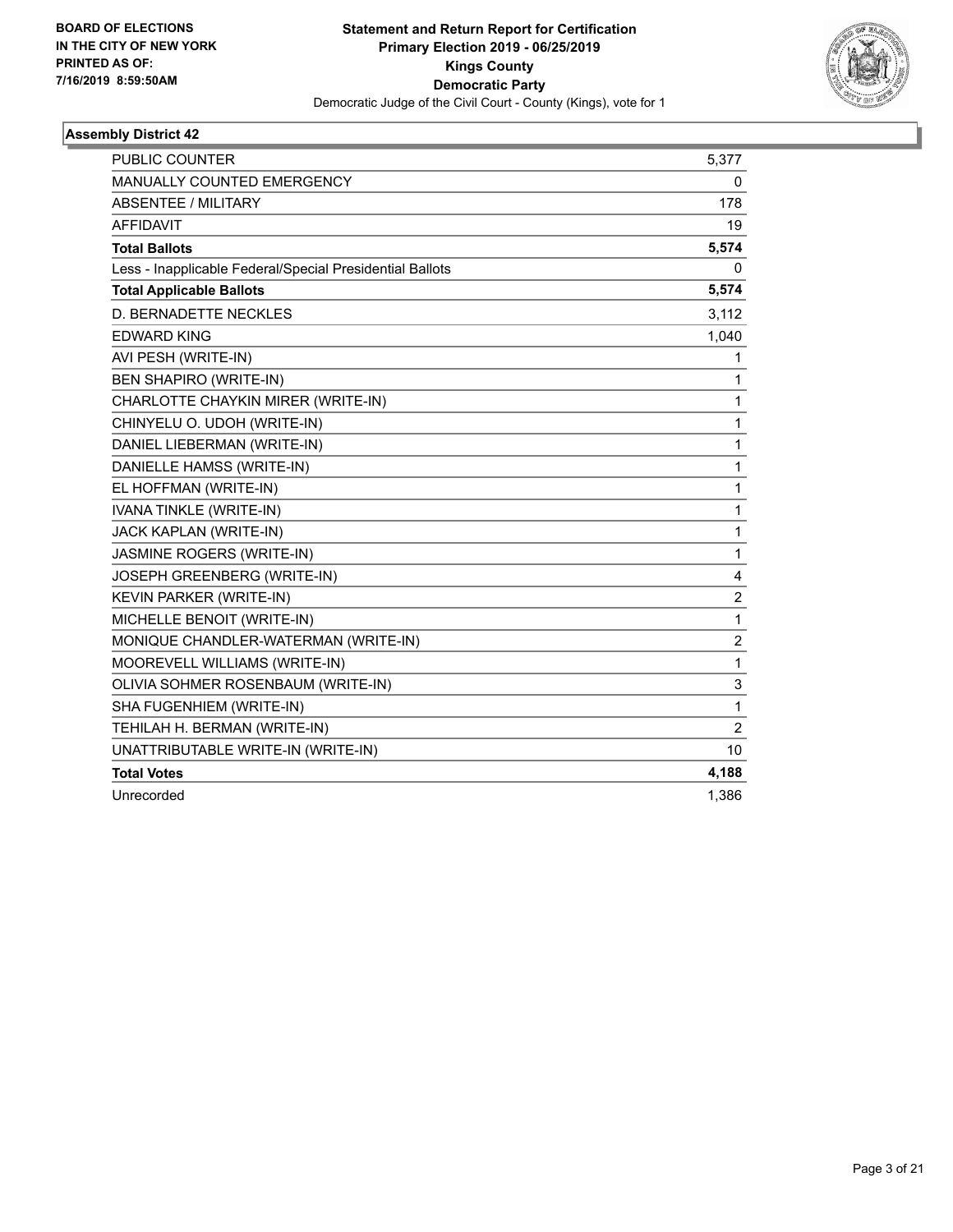

| <b>PUBLIC COUNTER</b>                                    | 3,325          |
|----------------------------------------------------------|----------------|
| <b>MANUALLY COUNTED EMERGENCY</b>                        | 1              |
| <b>ABSENTEE / MILITARY</b>                               | 207            |
| <b>AFFIDAVIT</b>                                         | 14             |
| <b>Total Ballots</b>                                     | 3,547          |
| Less - Inapplicable Federal/Special Presidential Ballots | $\Omega$       |
| <b>Total Applicable Ballots</b>                          | 3,547          |
| <b>D. BERNADETTE NECKLES</b>                             | 2,281          |
| <b>EDWARD KING</b>                                       | 999            |
| ALICE NICHOLSON (WRITE-IN)                               | $\overline{2}$ |
| ANTHONY DAVIS (WRITE-IN)                                 | 1              |
| CHARLES STAR (WRITE-IN)                                  | 1              |
| FARAH N. LOUIS (WRITE-IN)                                | 1              |
| KATHELINE PIERRE (WRITE-IN)                              | 1              |
| MACH A. BROCHA (WRITE-IN)                                | 1              |
| MONIQUE CHANDLER-WATERMAN (WRITE-IN)                     | 1              |
| PATRICIA GATLING (WRITE-IN)                              | 1              |
| RICO CLEFFI (WRITE-IN)                                   | 1              |
| UNATTRIBUTABLE WRITE-IN (WRITE-IN)                       | 6              |
| UNCOUNTED WRITE-IN PER STATUTE (WRITE-IN)                | 1              |
| <b>Total Votes</b>                                       | 3,297          |
| Unrecorded                                               | 250            |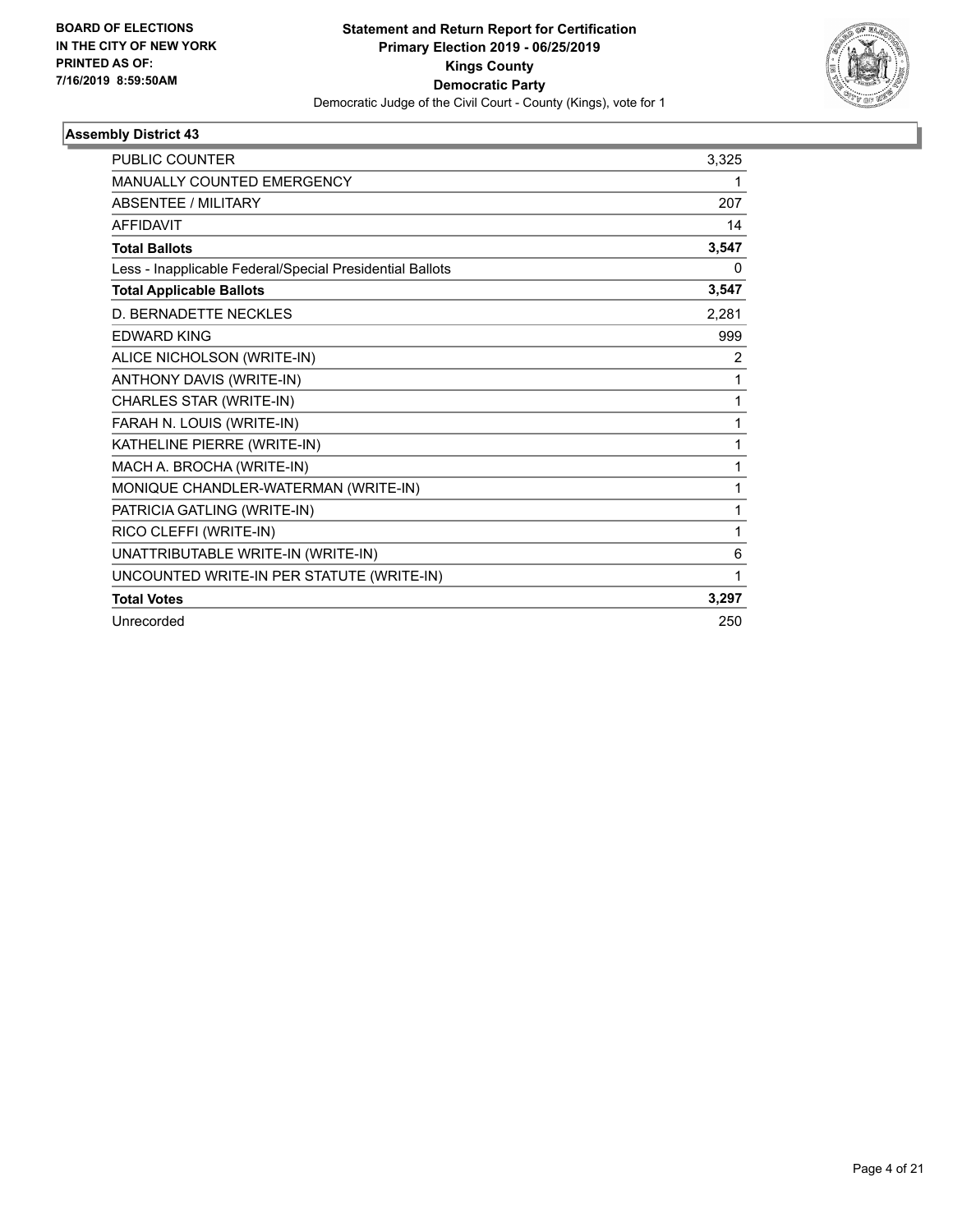

| PUBLIC COUNTER                                           | 4,529                   |
|----------------------------------------------------------|-------------------------|
| MANUALLY COUNTED EMERGENCY                               | 0                       |
| ABSENTEE / MILITARY                                      | 123                     |
| <b>AFFIDAVIT</b>                                         | 15                      |
| <b>Total Ballots</b>                                     | 4,667                   |
| Less - Inapplicable Federal/Special Presidential Ballots | 0                       |
| <b>Total Applicable Ballots</b>                          | 4,667                   |
| D. BERNADETTE NECKLES                                    | 3,366                   |
| EDWARD KING                                              | 753                     |
| BERNIE SANDERS (WRITE-IN)                                | 1                       |
| CAROLINE MOUSTAKIS (WRITE-IN)                            | 1                       |
| CAROLINE P. COHEN (WRITE-IN)                             | 2                       |
| DEBORAH DIAMANT (WRITE-IN)                               | $\mathbf{1}$            |
| DONALD TRUMP (WRITE-IN)                                  | $\mathbf 1$             |
| EMILY WINOGRAD LEONARD (WRITE-IN)                        | $\mathbf{1}$            |
| ERNEST PARK (WRITE-IN)                                   | $\mathbf{1}$            |
| FARAH N. LOUIS (WRITE-IN)                                | $\mathbf 1$             |
| <b>ISELA ISAAC (WRITE-IN)</b>                            | 1                       |
| JOHN HODGMAN (WRITE-IN)                                  | $\mathbf 1$             |
| JOSHUA LEIRER (WRITE-IN)                                 | $\mathbf{1}$            |
| KEVIN JACOBS (WRITE-IN)                                  | $\mathbf{1}$            |
| KEVIN PARKER (WRITE-IN)                                  | $\overline{\mathbf{c}}$ |
| MARJORIA SLONE (WRITE-IN)                                | 1                       |
| MIRIAM DECKELBAUM (WRITE-IN)                             | $\mathbf{1}$            |
| SUSAN L PRATT (WRITE-IN)                                 | $\mathbf{1}$            |
| TEHILAH H. BERMAN (WRITE-IN)                             | $\mathbf{1}$            |
| TIFFANY CABAN (WRITE-IN)                                 | $\mathbf{1}$            |
| UNATTRIBUTABLE WRITE-IN (WRITE-IN)                       | 12                      |
| WAYNE SAITTA (WRITE-IN)                                  | 1                       |
| ZALMAN LEVIN (WRITE-IN)                                  | 1                       |
| <b>Total Votes</b>                                       | 4,153                   |
| Unrecorded                                               | 514                     |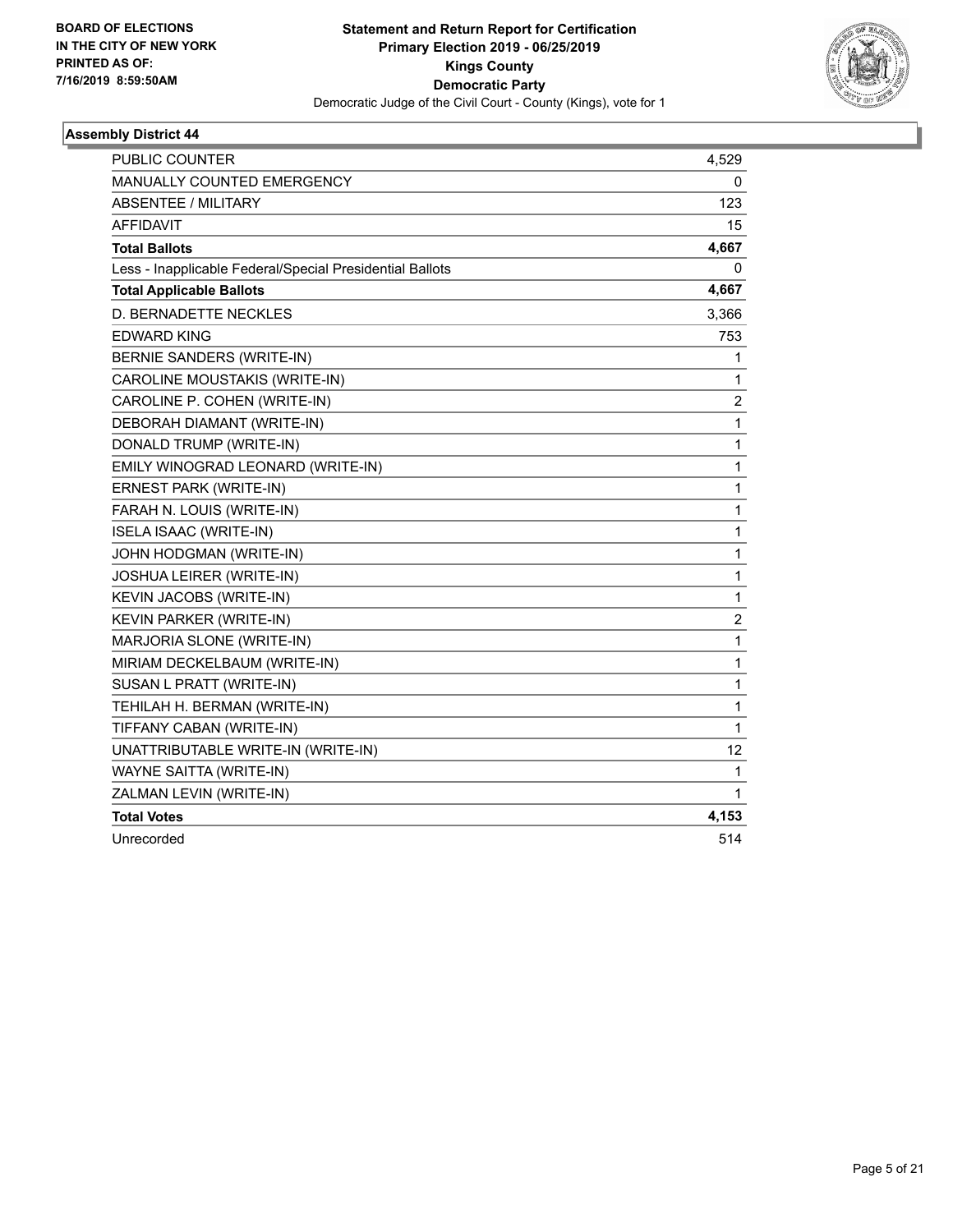

| <b>PUBLIC COUNTER</b>                                    | 875 |
|----------------------------------------------------------|-----|
| MANUALLY COUNTED EMERGENCY                               | 0   |
| <b>ABSENTEE / MILITARY</b>                               | 102 |
| <b>AFFIDAVIT</b>                                         | 4   |
| <b>Total Ballots</b>                                     | 981 |
| Less - Inapplicable Federal/Special Presidential Ballots | 0   |
| <b>Total Applicable Ballots</b>                          | 981 |
| D. BERNADETTE NECKLES                                    | 490 |
| <b>EDWARD KING</b>                                       | 307 |
| CHAIM DEUTSCH (WRITE-IN)                                 | 1   |
| DAVID GREENFIELD (WRITE-IN)                              | 1   |
| <b>GREGORY KEMAR (WRITE-IN)</b>                          | 1   |
| HAROLD SCHWARTZ (WRITE-IN)                               | 1   |
| MAURICE M.HUDDAD (WRITE-IN)                              | 1   |
| SCOTT MCCARTHY (WRITE-IN)                                | 1   |
| TANER CHAFTER (WRITE-IN)                                 | 1   |
| UNATTRIBUTABLE WRITE-IN (WRITE-IN)                       | 4   |
| <b>Total Votes</b>                                       | 808 |
| Unrecorded                                               | 173 |

| PUBLIC COUNTER                                           | 1,463          |
|----------------------------------------------------------|----------------|
| MANUALLY COUNTED EMERGENCY                               | 0              |
| <b>ABSENTEE / MILITARY</b>                               | 186            |
| <b>AFFIDAVIT</b>                                         | 9              |
| <b>Total Ballots</b>                                     | 1,658          |
| Less - Inapplicable Federal/Special Presidential Ballots | 0              |
| <b>Total Applicable Ballots</b>                          | 1,658          |
| D. BERNADETTE NECKLES                                    | 884            |
| <b>EDWARD KING</b>                                       | 595            |
| CHERYL GONZALEZ (WRITE-IN)                               | 1              |
| CHRISTOPHER G REID (WRITE-IN)                            | 1              |
| CODY MCCONE (WRITE-IN)                                   | 1              |
| ELENE SHACK RODRIGIEZ (WRITE-IN)                         | 1              |
| KEVIN GOMEZ (WRITE-IN)                                   | 1              |
| PREETE BARARAA (WRITE-IN)                                | 1              |
| STEVEN A. MILLER (WRITE-IN)                              | 1              |
| TAMRA CRONIN (WRITE-IN)                                  | 1              |
| UNATTRIBUTABLE WRITE-IN (WRITE-IN)                       | $\overline{2}$ |
| WILLIAM COLTON (WRITE-IN)                                | 1              |
| <b>Total Votes</b>                                       | 1,490          |
| Unrecorded                                               | 168            |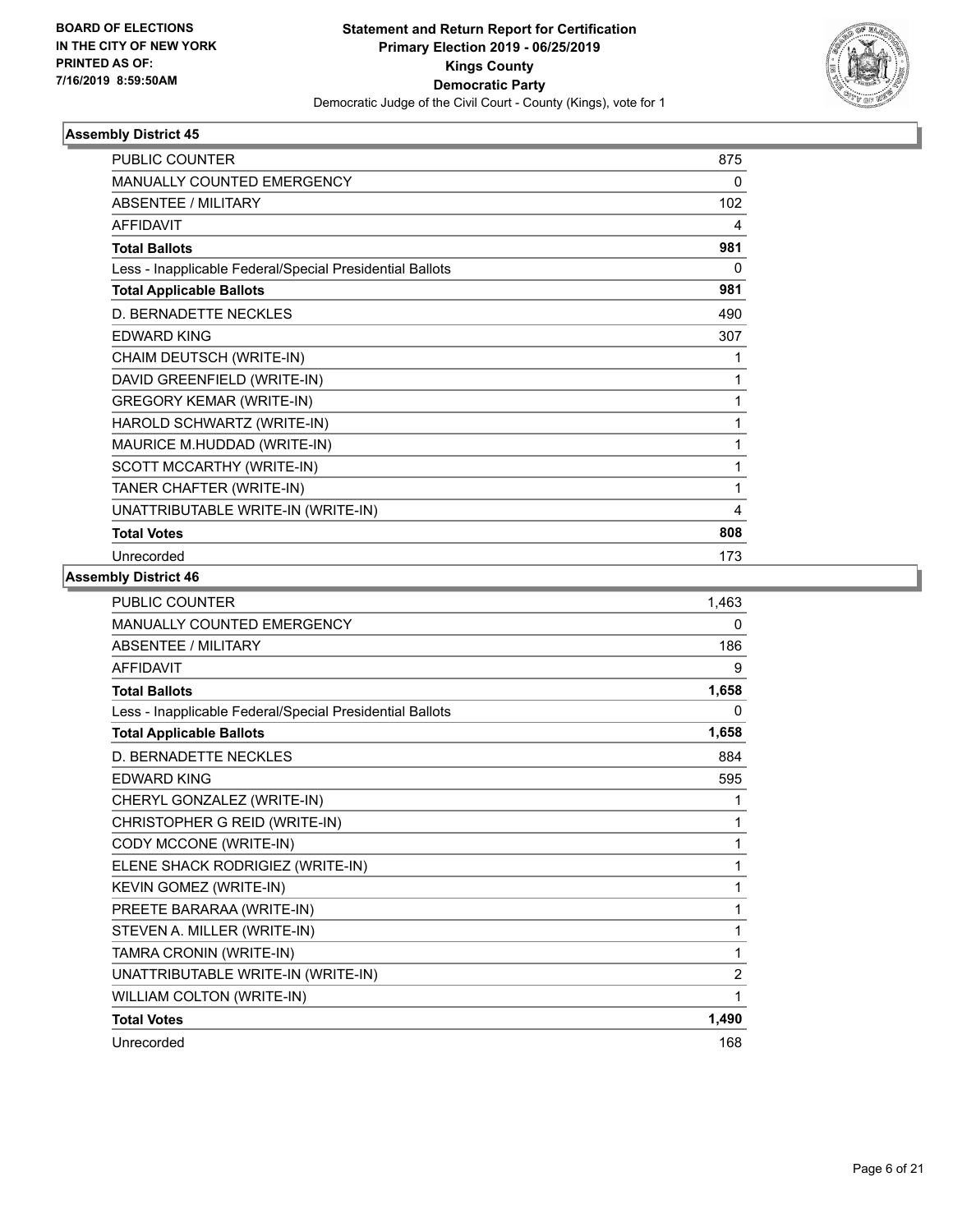

| PUBLIC COUNTER                                           | 674 |
|----------------------------------------------------------|-----|
| <b>MANUALLY COUNTED EMERGENCY</b>                        | 0   |
| ABSENTEE / MILITARY                                      | 91  |
| <b>AFFIDAVIT</b>                                         | 8   |
| <b>Total Ballots</b>                                     | 773 |
| Less - Inapplicable Federal/Special Presidential Ballots | 0   |
| <b>Total Applicable Ballots</b>                          | 773 |
| D. BERNADETTE NECKLES                                    | 396 |
| <b>EDWARD KING</b>                                       | 323 |
| JOE CARDIERI (WRITE-IN)                                  |     |
| MARY N. CRISPO (WRITE-IN)                                |     |
| NINO MAGALI (WRITE-IN)                                   | 2   |
| NINO MIGALI (WRITE-IN)                                   | 1   |
| <b>Total Votes</b>                                       | 724 |
| Unrecorded                                               | 49  |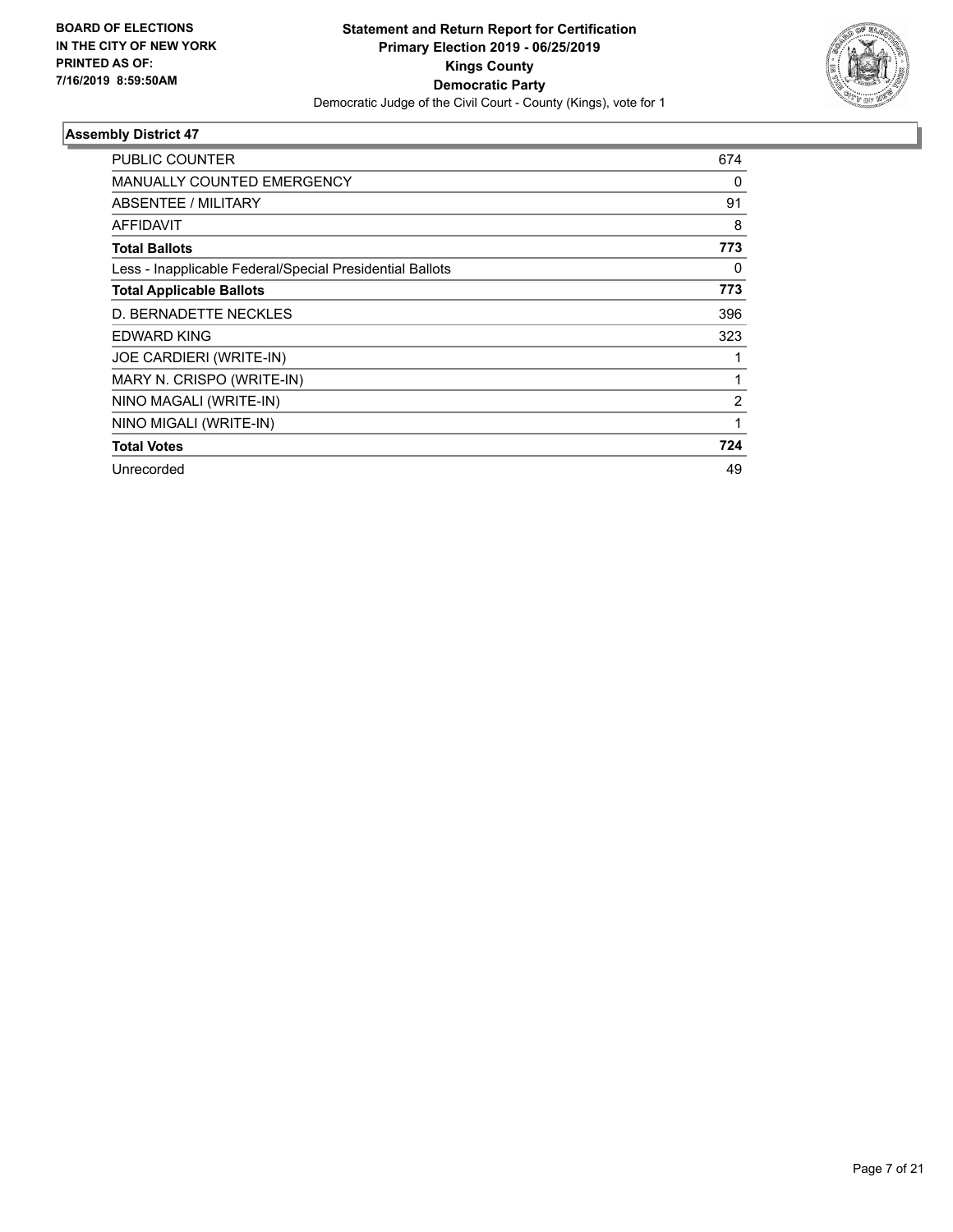

| PUBLIC COUNTER                                           | 1,167                   |
|----------------------------------------------------------|-------------------------|
| <b>MANUALLY COUNTED EMERGENCY</b>                        | 0                       |
| ABSENTEE / MILITARY                                      | 59                      |
| <b>AFFIDAVIT</b>                                         | 5                       |
| <b>Total Ballots</b>                                     | 1,231                   |
| Less - Inapplicable Federal/Special Presidential Ballots | 0                       |
| <b>Total Applicable Ballots</b>                          | 1,231                   |
| <b>D. BERNADETTE NECKLES</b>                             | 429                     |
| <b>EDWARD KING</b>                                       | 369                     |
| ARON M. ZITRENERBAUM (WRITE-IN)                          | 1                       |
| BORIS KOGAN (WRITE-IN)                                   | 1                       |
| CAROLINE P. COHEN (WRITE-IN)                             | 2                       |
| CHAIM FLESICHER (WRITE-IN)                               | $\overline{\mathbf{c}}$ |
| DAVID JABRIEL MICHELSON (WRITE-IN)                       | 1                       |
| DOV HIKIND (WRITE-IN)                                    | 1                       |
| ELIZABETH WARREN (WRITE-IN)                              | 1                       |
| FARAH N. LOUIS (WRITE-IN)                                | 4                       |
| FREEBORN G. JEWETT (WRITE-IN)                            | 1                       |
| <b>GEDALIA WAXLER (WRITE-IN)</b>                         | 1                       |
| IAN D. GIRSHEK (WRITE-IN)                                | 1                       |
| JUDITH FRIEDMAN (WRITE-IN)                               | 1                       |
| MEIR FOGEL (WRITE-IN)                                    | 1                       |
| MELVIN GIRSHEK (WRITE-IN)                                | $\mathbf{1}$            |
| MINDY ROSENBLATT (WRITE-IN)                              | 1                       |
| MORDY MELKMAN (WRITE-IN)                                 | 1                       |
| MORTON AVIGDOR (WRITE-IN)                                | 1                       |
| NOACH DEAR (WRITE-IN)                                    | 1                       |
| RIUKA SCHNEID (WRITE-IN)                                 | 1                       |
| SEYMOR LACHMAN (WRITE-IN)                                | 1                       |
| SHMIEL FRAIER (WRITE-IN)                                 | 1                       |
| TEHILAH H. BERMAN (WRITE-IN)                             | 8                       |
| UNATTRIBUTABLE WRITE-IN (WRITE-IN)                       | 17                      |
| YOEL VIZEL (WRITE-IN)                                    | 1                       |
| <b>Total Votes</b>                                       | 850                     |
| Unrecorded                                               | 381                     |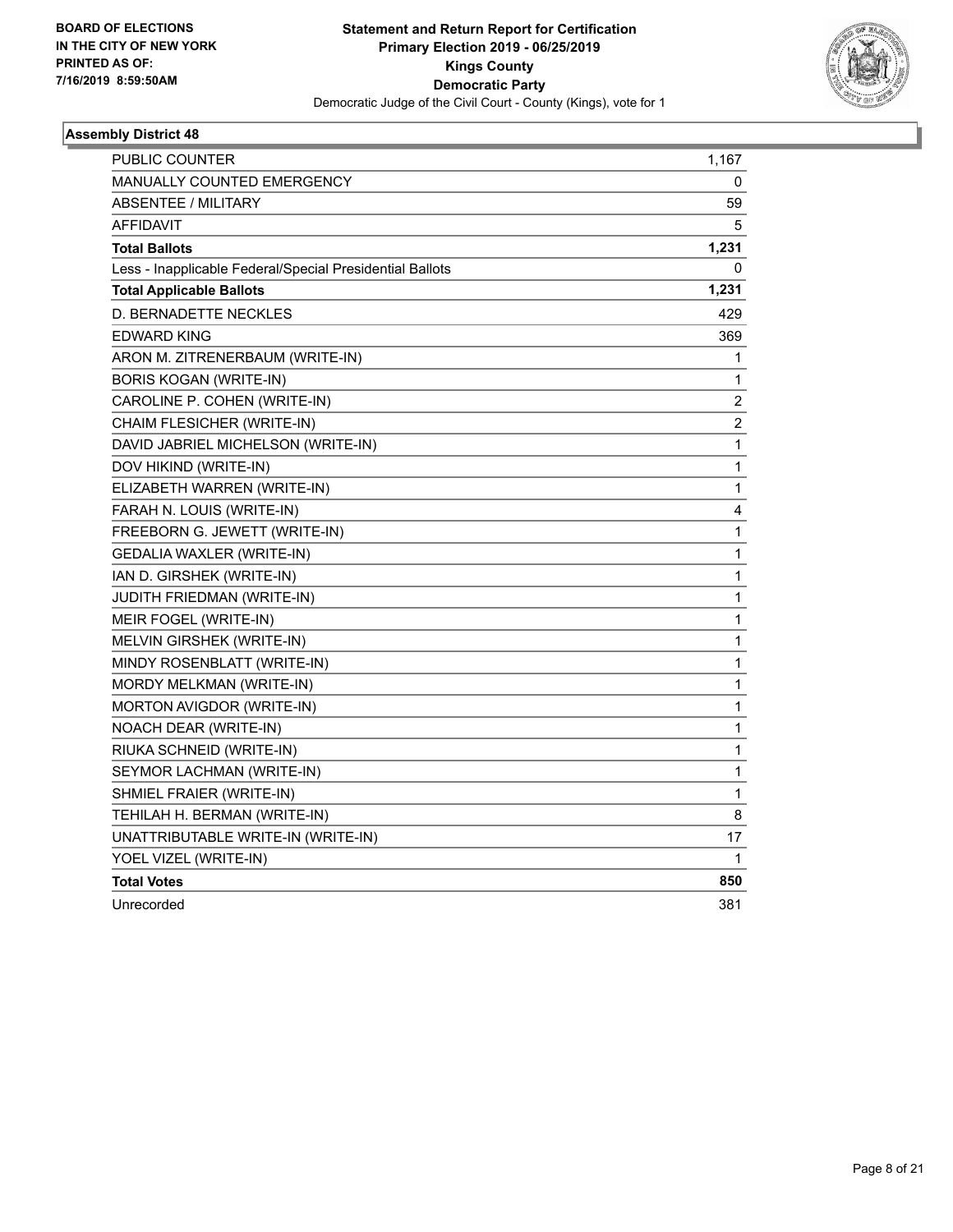

| <b>PUBLIC COUNTER</b>                                    | 477            |
|----------------------------------------------------------|----------------|
| <b>MANUALLY COUNTED EMERGENCY</b>                        | 0              |
| ABSENTEE / MILITARY                                      | 49             |
| <b>AFFIDAVIT</b>                                         | 0              |
| <b>Total Ballots</b>                                     | 526            |
| Less - Inapplicable Federal/Special Presidential Ballots | 0              |
| <b>Total Applicable Ballots</b>                          | 526            |
| D. BERNADETTE NECKLES                                    | 272            |
| <b>EDWARD KING</b>                                       | 207            |
| ALAN REDNER (WRITE-IN)                                   |                |
| ARON GARCFRIED (WRITE-IN)                                | $\mathbf{1}$   |
| CHARLES HAEUWLER (WRITE-IN)                              | 1              |
| JEFF SMITH (WRITE-IN)                                    | $\overline{2}$ |
| UNATTRIBUTABLE WRITE-IN (WRITE-IN)                       | 3              |
| <b>Total Votes</b>                                       | 487            |
| Unrecorded                                               | 39             |

| 1,455 |
|-------|
| 0     |
| 64    |
| 15    |
| 1,534 |
| 0     |
| 1,534 |
| 1,012 |
| 257   |
|       |
| 4     |
| 1     |
| 1     |
| 1,276 |
| 258   |
|       |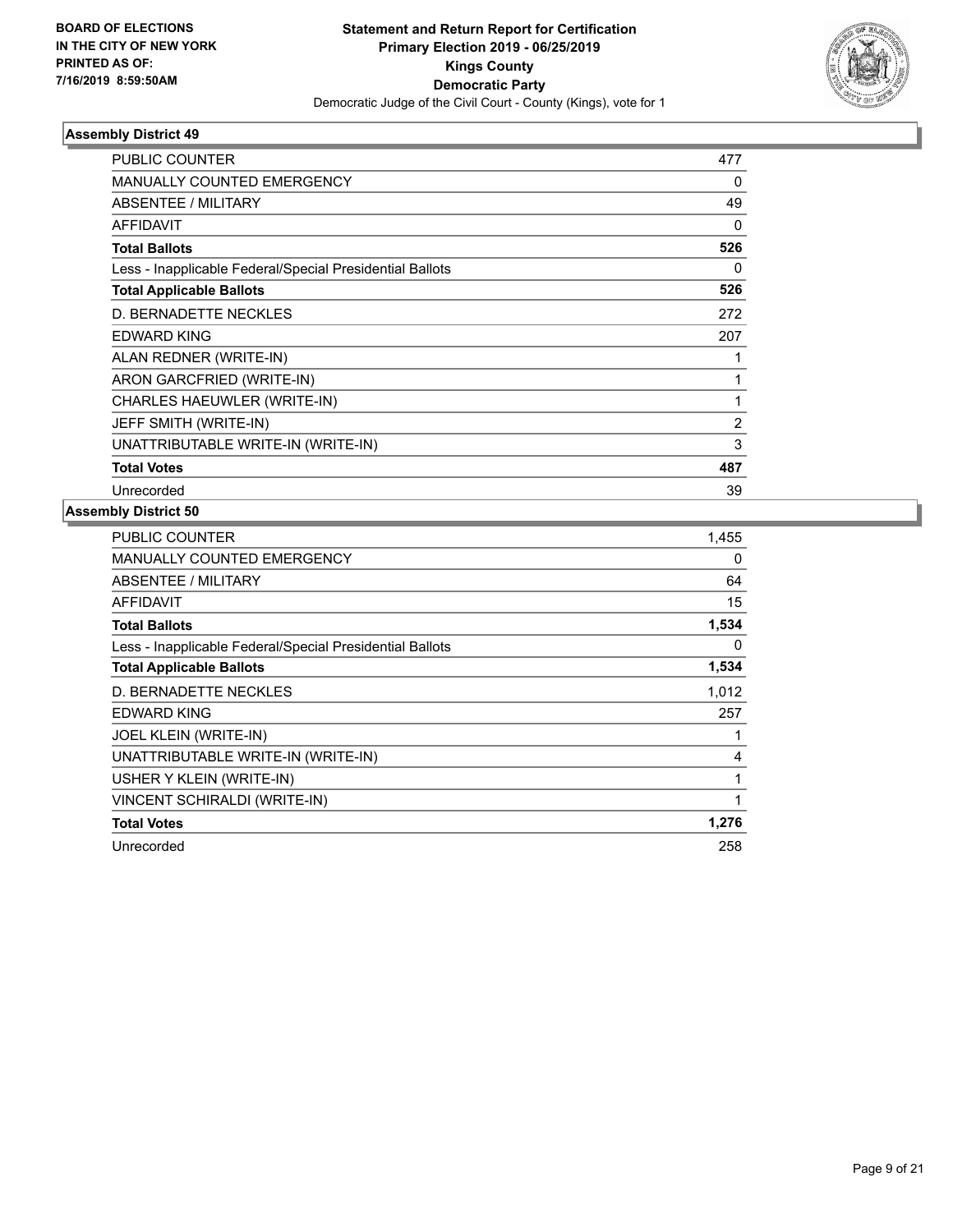

| PUBLIC COUNTER                                           | 1,344          |
|----------------------------------------------------------|----------------|
| <b>MANUALLY COUNTED EMERGENCY</b>                        | 1              |
|                                                          |                |
| ABSENTEE / MILITARY                                      | 53             |
| <b>AFFIDAVIT</b>                                         | 7              |
| <b>Total Ballots</b>                                     | 1,405          |
| Less - Inapplicable Federal/Special Presidential Ballots | 0              |
| <b>Total Applicable Ballots</b>                          | 1,405          |
| <b>D. BERNADETTE NECKLES</b>                             | 859            |
| <b>EDWARD KING</b>                                       | 390            |
| CAROLINE P. COHEN (WRITE-IN)                             | 1              |
| ELIZABETH SYLIVINCE (WRITE-IN)                           | 1              |
| <b>GRAIG CRAVER (WRITE-IN)</b>                           | 1              |
| GUILLERMO TEJEDA (WRITE-IN)                              | 1              |
| <b>ISSAC TESSLER (WRITE-IN)</b>                          | 1              |
| SCOTT STUMPER (WRITE-IN)                                 | 1              |
| SONG LIN LIANG (WRITE-IN)                                | 1              |
| UNATTRIBUTABLE WRITE-IN (WRITE-IN)                       | $\overline{2}$ |
| <b>Total Votes</b>                                       | 1,258          |
| Unrecorded                                               | 147            |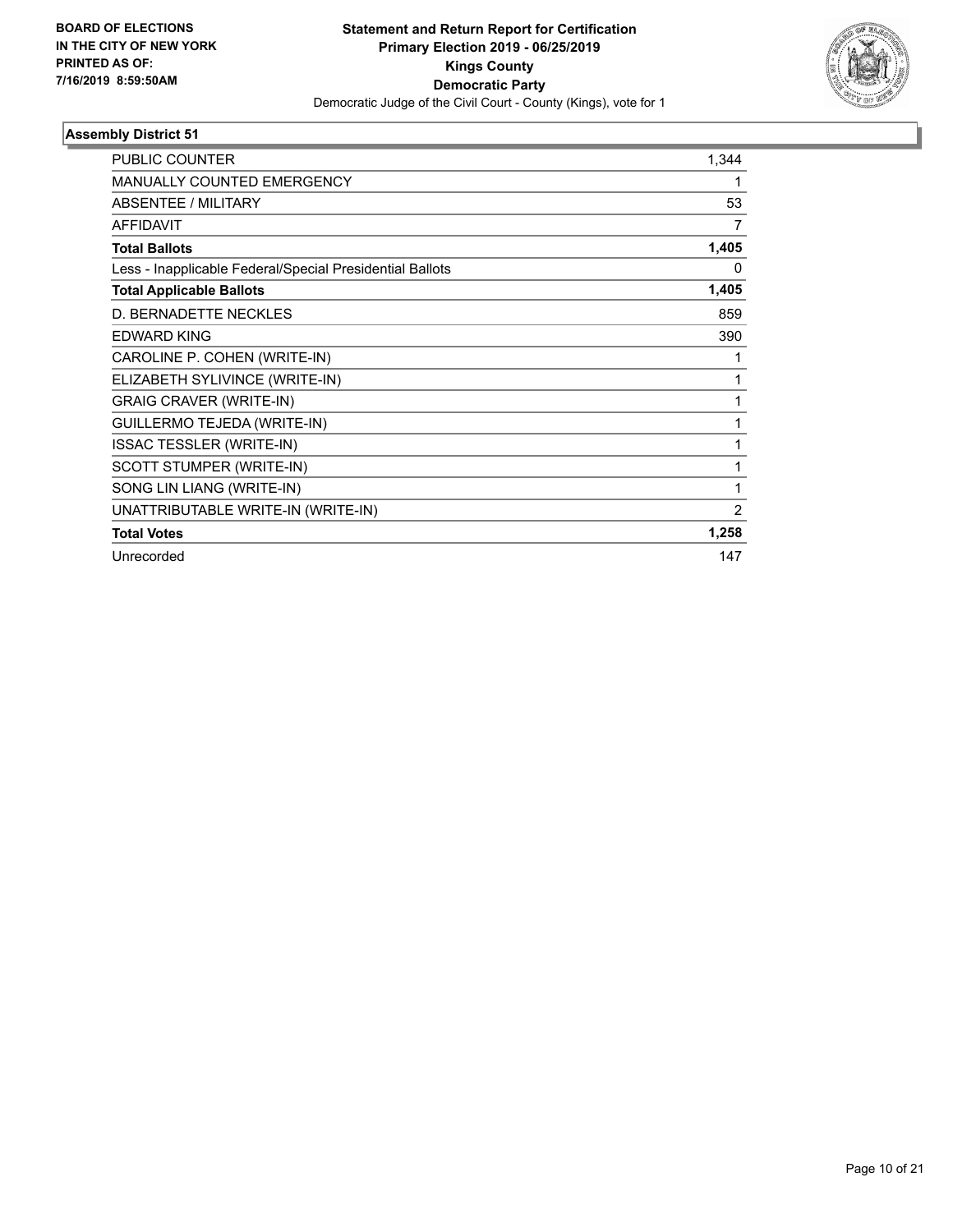

| <b>PUBLIC COUNTER</b>                                    | 5,305          |
|----------------------------------------------------------|----------------|
| MANUALLY COUNTED EMERGENCY                               | 0              |
| <b>ABSENTEE / MILITARY</b>                               | 216            |
| <b>AFFIDAVIT</b>                                         | 21             |
| <b>Total Ballots</b>                                     | 5,542          |
| Less - Inapplicable Federal/Special Presidential Ballots | 0              |
| <b>Total Applicable Ballots</b>                          | 5,542          |
| D. BERNADETTE NECKLES                                    | 4,318          |
| <b>EDWARD KING</b>                                       | 738            |
| AL D'AMATO (WRITE-IN)                                    | 1              |
| ALLEN I WEISS (WRITE-IN)                                 | 1              |
| BILL JONES (WRITE-IN)                                    | 1              |
| BRIAN ZIMMERMAN (WRITE-IN)                               | 1              |
| CATHERINE CHRISTIAN (WRITE-IN)                           | 1              |
| CHINYELU O. UDOH (WRITE-IN)                              | 1              |
| CHRISTOPHER BERNETT (WRITE-IN)                           | 1              |
| CHRISTOPHER BYRD (WRITE-IN)                              | 1              |
| CLAY CAPP (WRITE-IN)                                     | 1              |
| DANIEL W MILSTEIN (WRITE-IN)                             | 1              |
| EILEEN NAPLES (WRITE-IN)                                 | 1              |
| HOWARD GRAUBARD (WRITE-IN)                               | 1              |
| JENNIFER FARRELLY (WRITE-IN)                             | 1              |
| KOREY DIXON (WRITE-IN)                                   | 1              |
| MARTY MARKOWITZ (WRITE-IN)                               | 1              |
| MIKE BEYMAN (WRITE-IN)                                   | 1              |
| PAUL LIEBERMAN (WRITE-IN)                                | $\mathbf{1}$   |
| PETER JACOB (WRITE-IN)                                   | $\mathbf 1$    |
| RODNEY M ZERBE (WRITE-IN)                                | $\overline{c}$ |
| STELLA LUPIDUS (WRITE-IN)                                | 1              |
| STELLA OLESH (WRITE-IN)                                  | 1              |
| THOMAS BROOKS (WRITE-IN)                                 | 1              |
| UNATTRIBUTABLE WRITE-IN (WRITE-IN)                       | 9              |
| <b>Total Votes</b>                                       | 5,088          |
| Unrecorded                                               | 454            |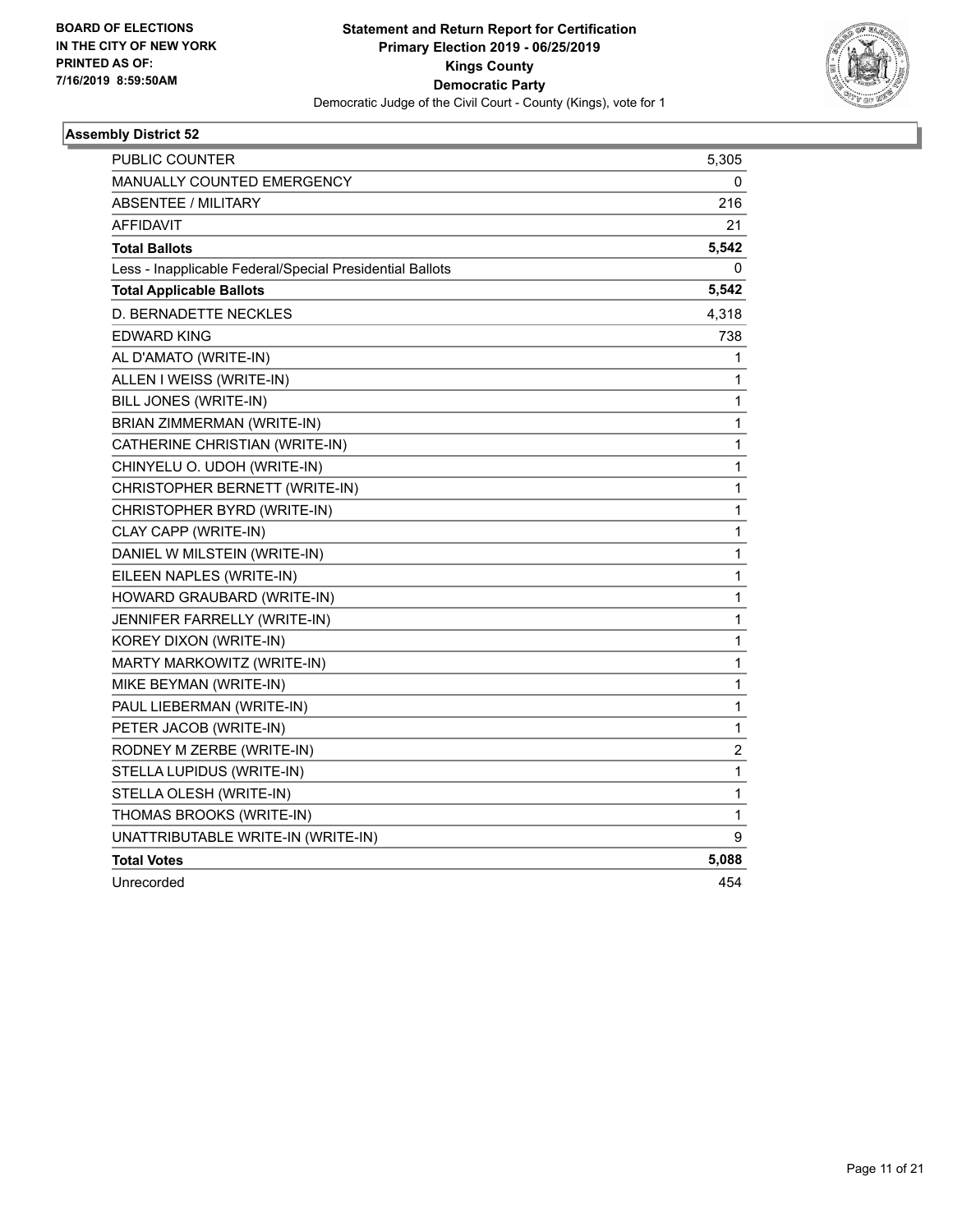

| PUBLIC COUNTER                                           | 1,670 |
|----------------------------------------------------------|-------|
| <b>MANUALLY COUNTED EMERGENCY</b>                        | 0     |
| ABSENTEE / MILITARY                                      | 52    |
| <b>AFFIDAVIT</b>                                         | 8     |
| <b>Total Ballots</b>                                     | 1,730 |
| Less - Inapplicable Federal/Special Presidential Ballots | 0     |
| <b>Total Applicable Ballots</b>                          | 1,730 |
| D. BERNADETTE NECKLES                                    | 1,089 |
| <b>EDWARD KING</b>                                       | 482   |
| ADAMA VARSEY SIRLEAF (WRITE-IN)                          | 1     |
| ED ATKIN (WRITE-IN)                                      | 1     |
| ERIC KOMITEE (WRITE-IN)                                  | 1     |
| PATRICIA SALLEY (WRITE-IN)                               | 1     |
| RYAN EVANS (WRITE-IN)                                    | 1     |
| UNATTRIBUTABLE WRITE-IN (WRITE-IN)                       | 9     |
| <b>Total Votes</b>                                       | 1,585 |
| Unrecorded                                               | 145   |

| <b>PUBLIC COUNTER</b>                                    | 1,177 |
|----------------------------------------------------------|-------|
| <b>MANUALLY COUNTED EMERGENCY</b>                        | 0     |
| ABSENTEE / MILITARY                                      | 58    |
| AFFIDAVIT                                                | 6     |
| <b>Total Ballots</b>                                     | 1,241 |
| Less - Inapplicable Federal/Special Presidential Ballots | 0     |
| <b>Total Applicable Ballots</b>                          | 1,241 |
| D. BERNADETTE NECKLES                                    | 688   |
| <b>EDWARD KING</b>                                       | 438   |
| CHINYELU O. UDOH (WRITE-IN)                              |       |
| UNATTRIBUTABLE WRITE-IN (WRITE-IN)                       | 3     |
| <b>Total Votes</b>                                       | 1,130 |
| Unrecorded                                               | 111   |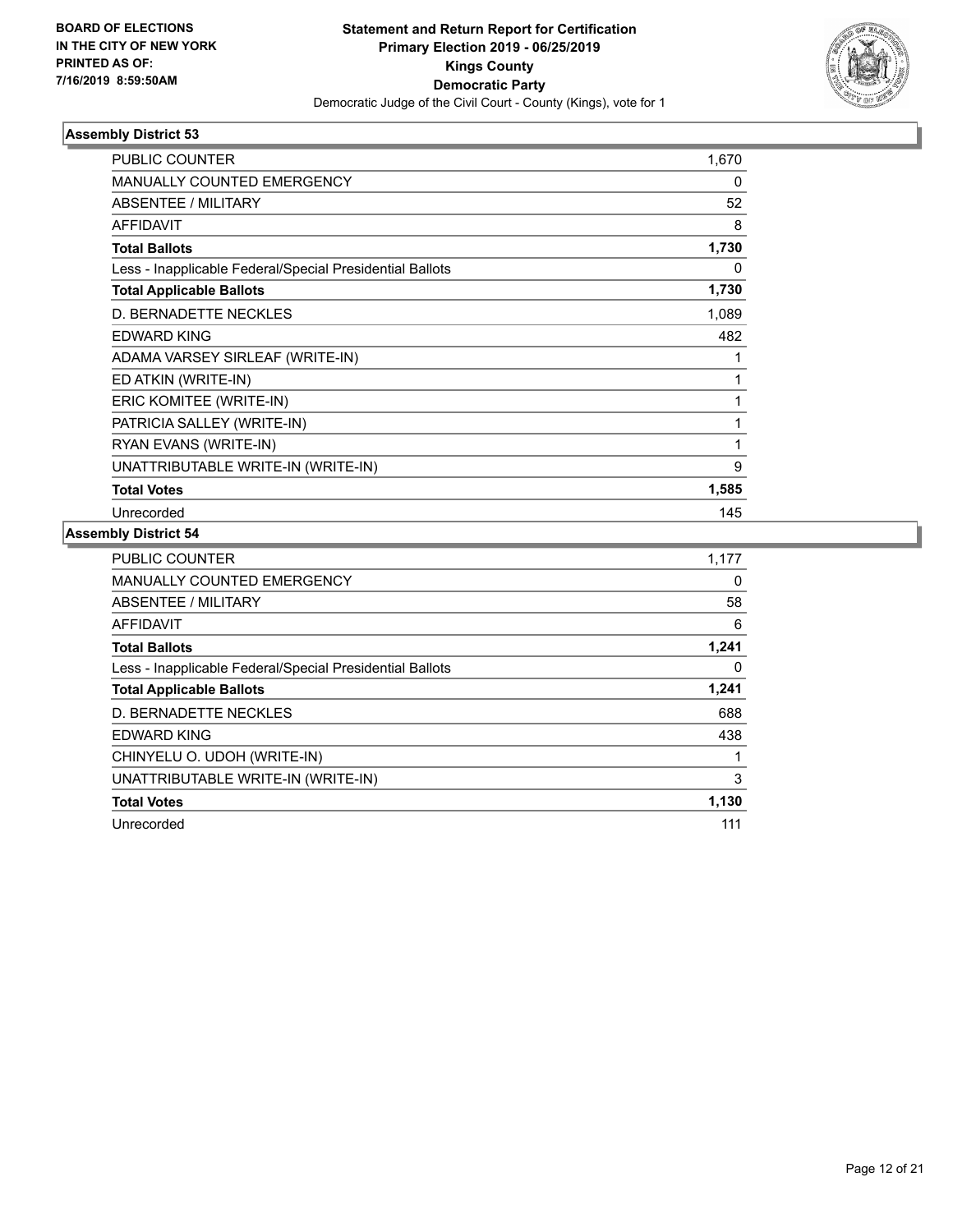

| PUBLIC COUNTER                                           | 1,830          |
|----------------------------------------------------------|----------------|
| <b>MANUALLY COUNTED EMERGENCY</b>                        | 0              |
| <b>ABSENTEE / MILITARY</b>                               | 121            |
| <b>AFFIDAVIT</b>                                         | 11             |
| <b>Total Ballots</b>                                     | 1,962          |
| Less - Inapplicable Federal/Special Presidential Ballots | 0              |
| <b>Total Applicable Ballots</b>                          | 1,962          |
| D. BERNADETTE NECKLES                                    | 968            |
| <b>EDWARD KING</b>                                       | 866            |
| LATRICE WALKER (WRITE-IN)                                | 2              |
| TEHILAH H. BERMAN (WRITE-IN)                             | 1              |
| UNATTRIBUTABLE WRITE-IN (WRITE-IN)                       | 7              |
| UNCOUNTED WRITE-IN PER STATUTE (WRITE-IN)                | $\overline{2}$ |
| <b>Total Votes</b>                                       | 1,846          |
| Unrecorded                                               | 116            |

| 2,571 |
|-------|
| 0     |
| 130   |
| 9     |
| 2,710 |
| 0     |
| 2,710 |
| 1,630 |
| 949   |
| 1     |
| 1     |
| 1     |
| 1     |
| 1     |
| 1     |
| 3     |
| 2,588 |
| 122   |
|       |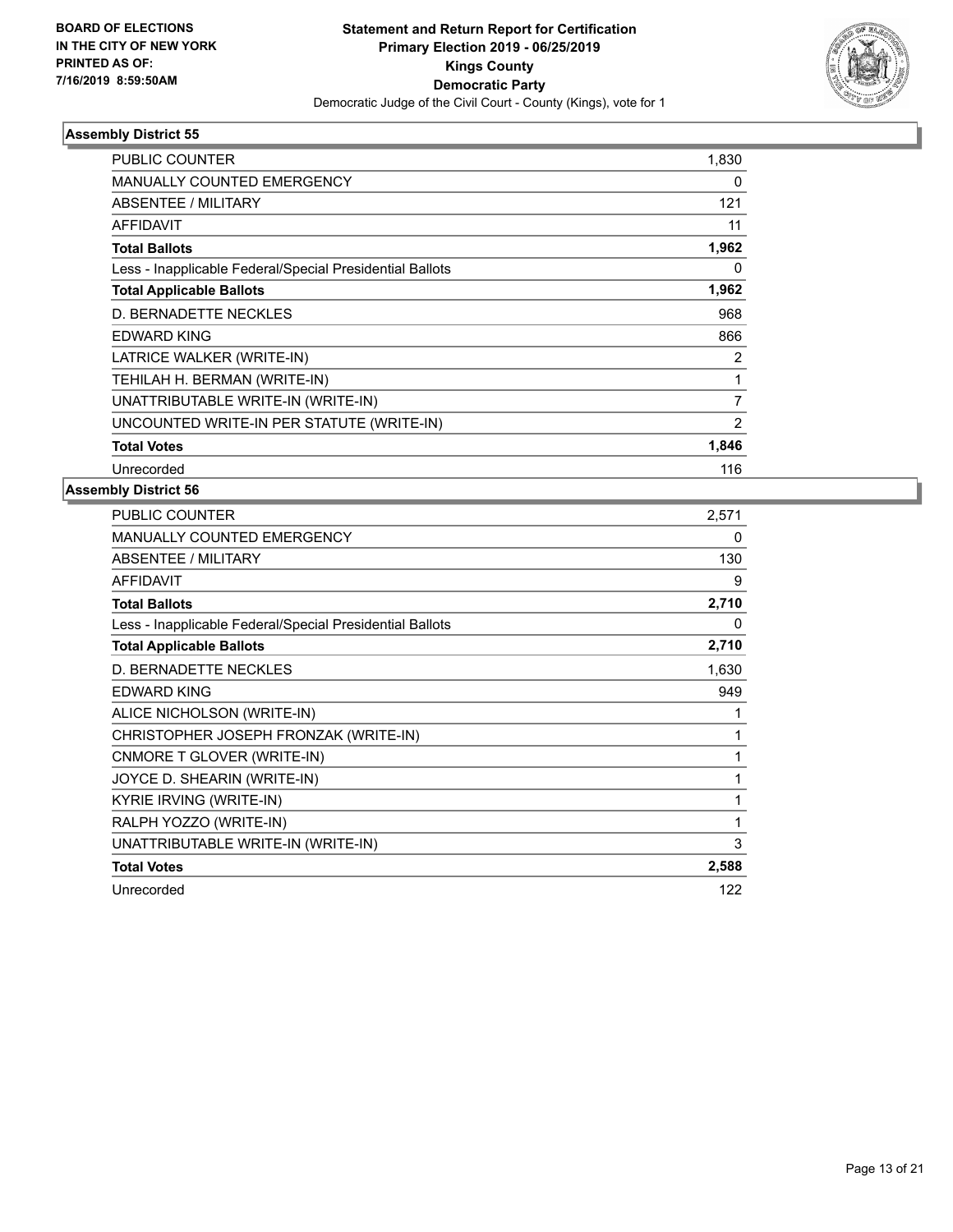

| <b>PUBLIC COUNTER</b>                                    | 4,806          |
|----------------------------------------------------------|----------------|
| <b>MANUALLY COUNTED EMERGENCY</b>                        | 0              |
| <b>ABSENTEE / MILITARY</b>                               | 245            |
| <b>AFFIDAVIT</b>                                         | 27             |
| <b>Total Ballots</b>                                     | 5,078          |
| Less - Inapplicable Federal/Special Presidential Ballots | 0              |
| <b>Total Applicable Ballots</b>                          | 5,078          |
| D. BERNADETTE NECKLES                                    | 3,706          |
| <b>EDWARD KING</b>                                       | 1,099          |
| CAROLINE P. COHEN (WRITE-IN)                             | $\mathbf{1}$   |
| CHINYELU O. UDOH (WRITE-IN)                              | 1              |
| DENISE FELIX (WRITE-IN)                                  | 1              |
| DIANA CHEVAN (WRITE-IN)                                  | 1              |
| EKOYD ATKINS (WRITE-IN)                                  | 1              |
| ELENA KAGAN (WRITE-IN)                                   | 1              |
| ELIZABETH WARREN (WRITE-IN)                              | $\overline{c}$ |
| ESPERANZA NIEMAS (WRITE-IN)                              | 1              |
| FARAH N. LOUIS (WRITE-IN)                                | 1              |
| JASON GIAMBI (WRITE-IN)                                  | 1              |
| JOHN OLIVER (WRITE-IN)                                   | 1              |
| <b>JUBARI BRISPORT (WRITE-IN)</b>                        | 1              |
| MICHAEL CASTERTANO (WRITE-IN)                            | 1              |
| UNATTRIBUTABLE WRITE-IN (WRITE-IN)                       | 3              |
| <b>Total Votes</b>                                       | 4,822          |
| Unrecorded                                               | 256            |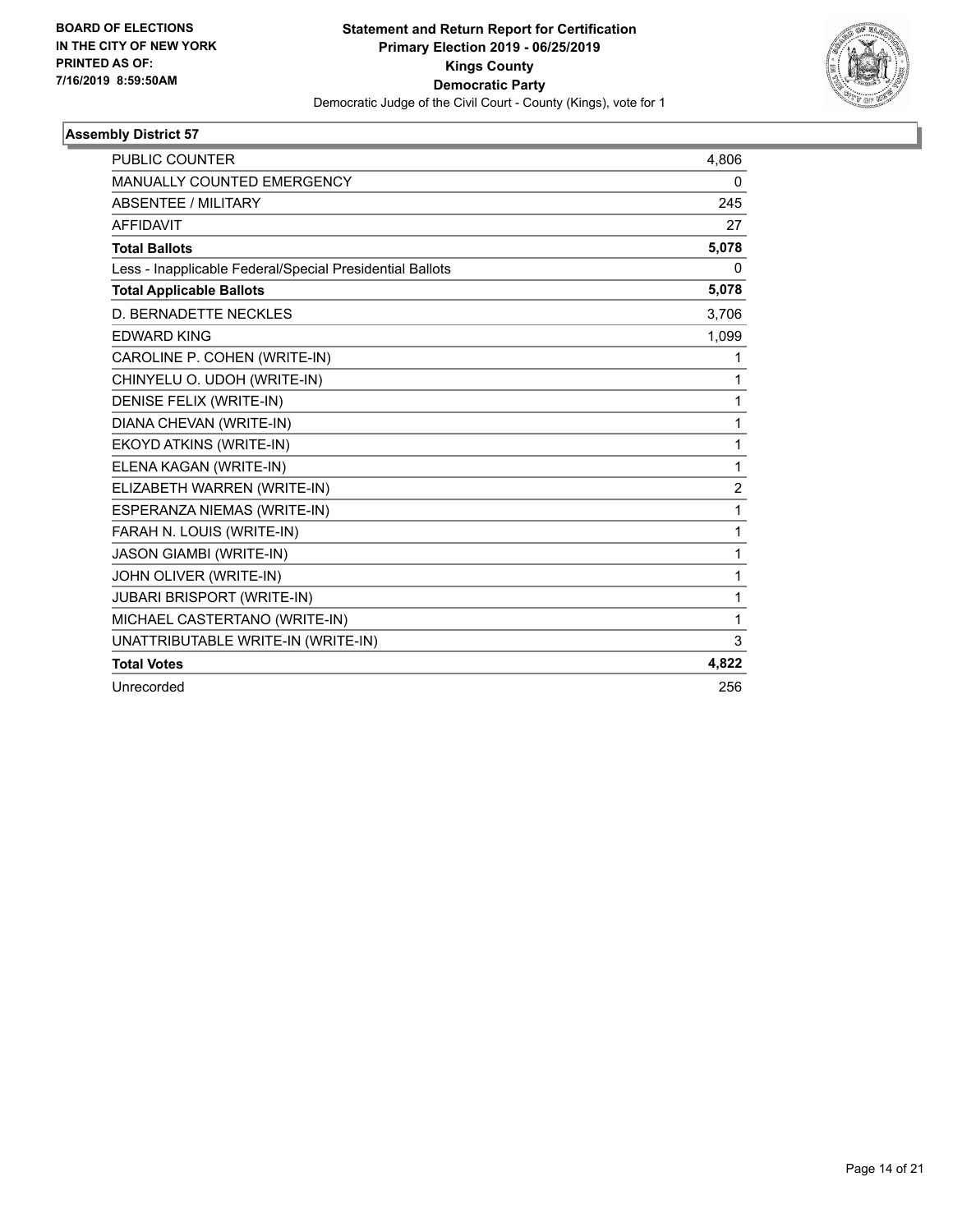

| PUBLIC COUNTER                                           | 4.402          |
|----------------------------------------------------------|----------------|
| <b>MANUALLY COUNTED EMERGENCY</b>                        | 0              |
| ABSENTEE / MILITARY                                      | 217            |
| <b>AFFIDAVIT</b>                                         | 23             |
| <b>Total Ballots</b>                                     | 4,642          |
| Less - Inapplicable Federal/Special Presidential Ballots | 0              |
| <b>Total Applicable Ballots</b>                          | 4,642          |
| D. BERNADETTE NECKLES                                    | 2,793          |
| <b>EDWARD KING</b>                                       | 1,214          |
| ALICE NICHOLSON (WRITE-IN)                               | 7              |
| CARDINE BEDEAU (WRITE-IN)                                | 1              |
| CAROLINE P. COHEN (WRITE-IN)                             | 1              |
| CHINYELU O. UDOH (WRITE-IN)                              | $\overline{c}$ |
| JUMAINE WILLIAMS (WRITE-IN)                              | 1              |
| KOTO X. SCALOS (WRITE-IN)                                | 1              |
| NICK PERRY (WRITE-IN)                                    | 1              |
| RICHARD STRAUSS (WRITE-IN)                               | 1              |
| SHARLAND I. DANIELS (WRITE-IN)                           | 1              |
| UNATTRIBUTABLE WRITE-IN (WRITE-IN)                       | 10             |
| UNCOUNTED WRITE-IN PER STATUTE (WRITE-IN)                | $\overline{2}$ |
| <b>Total Votes</b>                                       | 4,035          |
| Unrecorded                                               | 607            |
|                                                          |                |

| <b>PUBLIC COUNTER</b>                                    | 1.717 |
|----------------------------------------------------------|-------|
| <b>MANUALLY COUNTED EMERGENCY</b>                        | 0     |
| ABSENTEE / MILITARY                                      | 115   |
| <b>AFFIDAVIT</b>                                         | 6     |
| <b>Total Ballots</b>                                     | 1,838 |
| Less - Inapplicable Federal/Special Presidential Ballots | 0     |
| <b>Total Applicable Ballots</b>                          | 1,838 |
| D. BERNADETTE NECKLES                                    | 1,250 |
| <b>EDWARD KING</b>                                       | 468   |
| DONALD TRUMP JR. (WRITE-IN)                              | 1     |
| FARAH N. LOUIS (WRITE-IN)                                | 1     |
| MONIQUE CHANDLER-WATERMAN (WRITE-IN)                     | 1     |
| SOPHIA FREILICH (WRITE-IN)                               | 1     |
| UNATTRIBUTABLE WRITE-IN (WRITE-IN)                       | 1     |
| YEHURAH LEVIN (WRITE-IN)                                 | 1     |
| <b>Total Votes</b>                                       | 1,724 |
| Unrecorded                                               | 114   |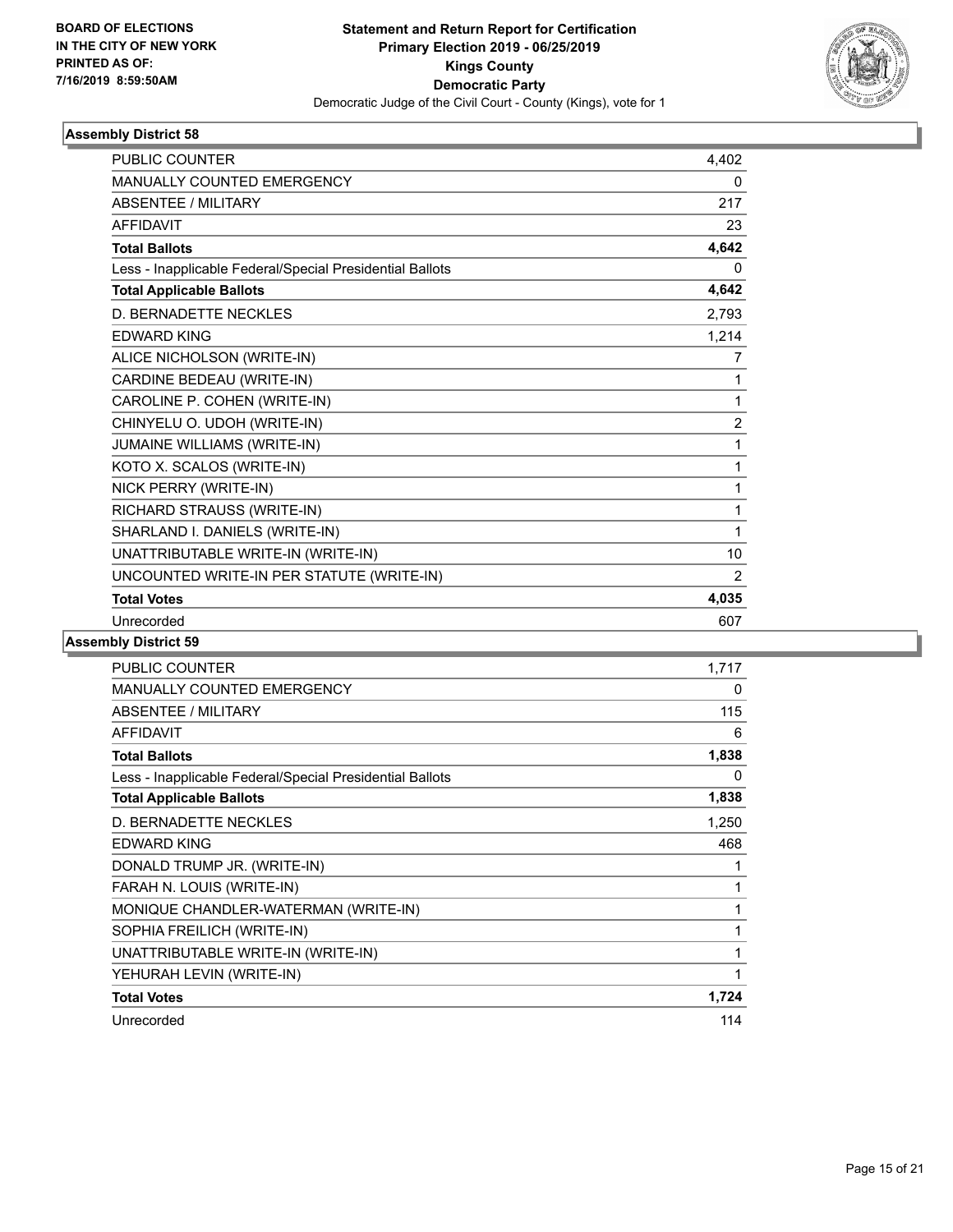

| PUBLIC COUNTER                                           | 2,467 |
|----------------------------------------------------------|-------|
| <b>MANUALLY COUNTED EMERGENCY</b>                        | 0     |
| ABSENTEE / MILITARY                                      | 114   |
| <b>AFFIDAVIT</b>                                         | 10    |
| <b>Total Ballots</b>                                     | 2,591 |
| Less - Inapplicable Federal/Special Presidential Ballots | 0     |
| <b>Total Applicable Ballots</b>                          | 2,591 |
| D. BERNADETTE NECKLES                                    | 1,575 |
| <b>EDWARD KING</b>                                       | 691   |
| ALICE NICHOLSON (WRITE-IN)                               |       |
| CHRIS BANKS (WRITE-IN)                                   |       |
| EDNA NIXON (WRITE-IN)                                    | 1     |
| UNATTRIBUTABLE WRITE-IN (WRITE-IN)                       | 3     |
| <b>Total Votes</b>                                       | 2,272 |
| Unrecorded                                               | 319   |

| <b>PUBLIC COUNTER</b>                                    | 382      |
|----------------------------------------------------------|----------|
| <b>MANUALLY COUNTED EMERGENCY</b>                        | 0        |
| ABSENTEE / MILITARY                                      | 28       |
| <b>AFFIDAVIT</b>                                         | 2        |
| <b>Total Ballots</b>                                     | 412      |
| Less - Inapplicable Federal/Special Presidential Ballots | $\Omega$ |
| <b>Total Applicable Ballots</b>                          | 412      |
| D. BERNADETTE NECKLES                                    | 286      |
| <b>EDWARD KING</b>                                       | 103      |
| DANNY CHUN (WRITE-IN)                                    |          |
| UNATTRIBUTABLE WRITE-IN (WRITE-IN)                       | 2        |
| <b>Total Votes</b>                                       | 392      |
| Unrecorded                                               | 20       |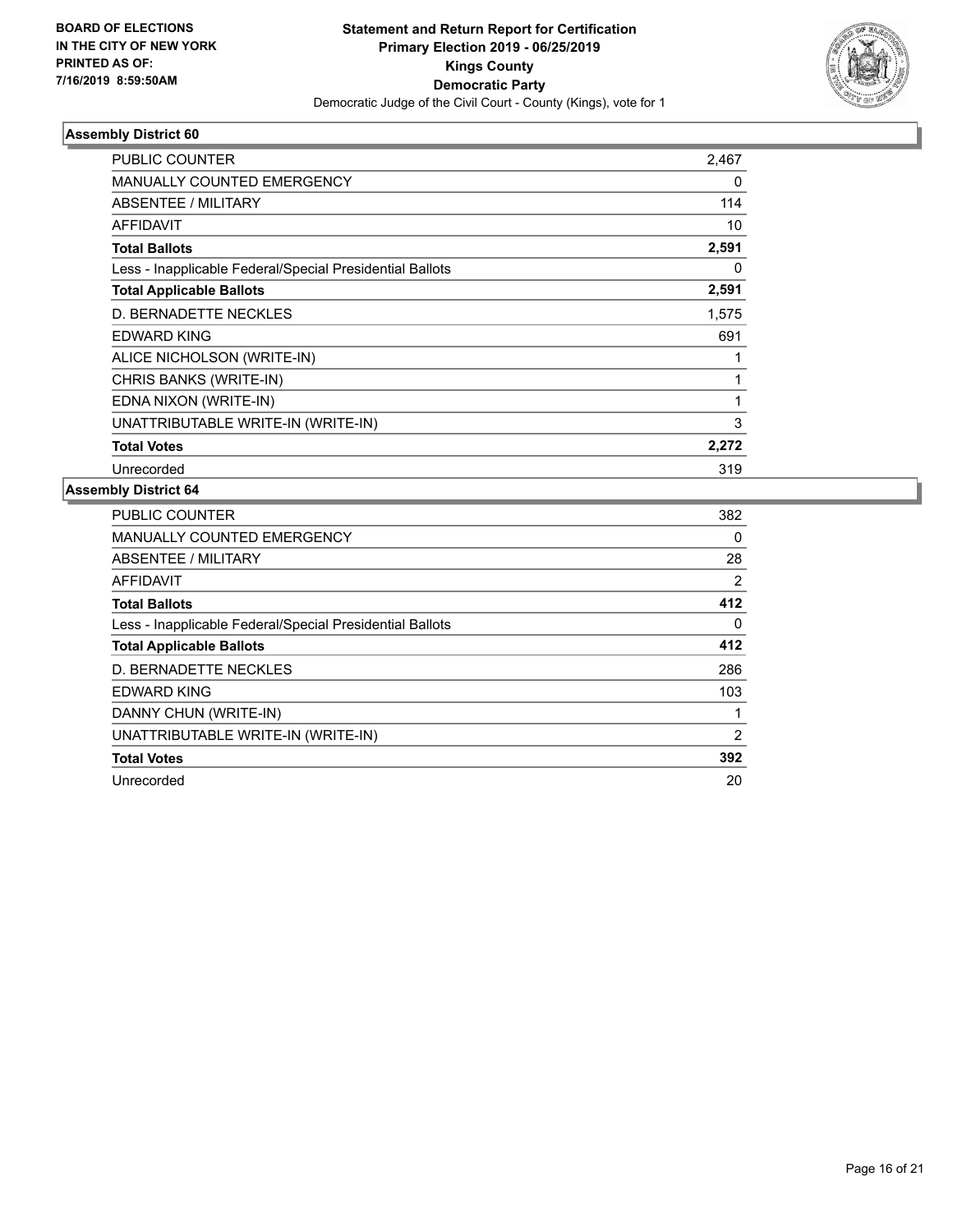

| PUBLIC COUNTER                                           | 49,777       |
|----------------------------------------------------------|--------------|
| MANUALLY COUNTED EMERGENCY                               | 3.           |
| <b>ABSENTEE / MILITARY</b>                               | 2,555        |
| AFFIDAVIT                                                | 228          |
| <b>Total Ballots</b>                                     | 52,563       |
| Less - Inapplicable Federal/Special Presidential Ballots | 0            |
| <b>Total Applicable Ballots</b>                          | 52,563       |
| D. BERNADETTE NECKLES                                    | 33,113       |
| EDWARD KING                                              | 12,881       |
| ADAMA VARSEY SIRLEAF (WRITE-IN)                          | 1            |
| ADELE COHEN (WRITE-IN)                                   | 1            |
| AL D'AMATO (WRITE-IN)                                    | 1            |
| ALAN REDNER (WRITE-IN)                                   | 1            |
| ALBERT EINSTEIN (WRITE-IN)                               | 1            |
| ALICE NICHOLSON (WRITE-IN)                               | 11           |
| ALLEN I WEISS (WRITE-IN)                                 | 1            |
| ANTHONY DAVIS (WRITE-IN)                                 | 1            |
| ARESEL GELLMAN (WRITE-IN)                                | 1            |
| ARON GARCFRIED (WRITE-IN)                                | 1            |
| ARON M. ZITRENERBAUM (WRITE-IN)                          | 1            |
| ARTHUR GRUENER (WRITE-IN)                                | 1            |
| AVI PESH (WRITE-IN)                                      | 1            |
| BASYA PFEFFER (WRITE-IN)                                 | 1            |
| <b>BEN SHAPIRO (WRITE-IN)</b>                            | 1            |
| BERNIE SANDERS (WRITE-IN)                                | 1            |
| BILL JONES (WRITE-IN)                                    | 1            |
| <b>BORIS KOGAN (WRITE-IN)</b>                            | 1            |
| BRIAN ZIMMERMAN (WRITE-IN)                               | 1            |
| CARDINE BEDEAU (WRITE-IN)                                | 1            |
| CAROLINE MOUSTAKIS (WRITE-IN)                            | 1            |
| CAROLINE P. COHEN (WRITE-IN)                             | 14           |
| CATHERINE CHRISTIAN (WRITE-IN)                           | $\mathbf{1}$ |
| CHAIM DEUTSCH (WRITE-IN)                                 | 1            |
| CHAIM FLESICHER (WRITE-IN)                               | 2            |
| CHARLES FINKELSTEIN (WRITE-IN)                           | 2            |
| CHARLES HAEUWLER (WRITE-IN)                              | 1            |
| CHARLES STAR (WRITE-IN)                                  | 1            |
| CHARLOTTE CHAYKIN MIRER (WRITE-IN)                       | 1            |
| CHERYL GONZALEZ (WRITE-IN)                               | 1            |
| CHINYELU O. UDOH (WRITE-IN)                              | 6            |
| CHRIS BANKS (WRITE-IN)                                   | 1            |
| CHRISTOPHER BERNETT (WRITE-IN)                           | 1            |
| CHRISTOPHER BYRD (WRITE-IN)                              | 1            |
| CHRISTOPHER G REID (WRITE-IN)                            | 1            |
| CHRISTOPHER JOSEPH FRONZAK (WRITE-IN)                    | 1            |
| CLAY CAPP (WRITE-IN)                                     | 1            |
|                                                          |              |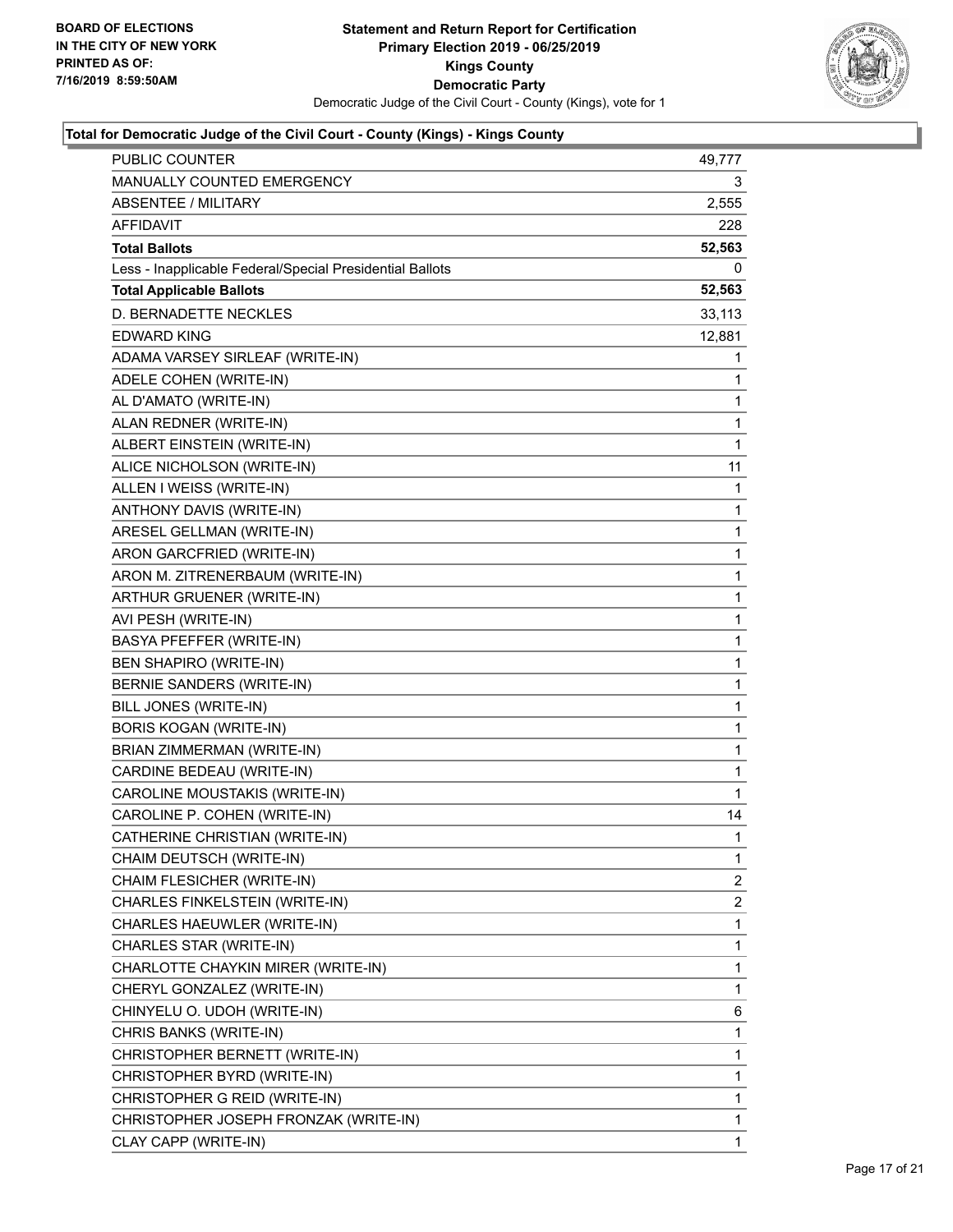

| CNMORE T GLOVER (WRITE-IN)         | $\mathbf{1}$ |
|------------------------------------|--------------|
| CODY MCCONE (WRITE-IN)             | 1            |
| DANIEL LIEBERMAN (WRITE-IN)        | 1            |
| DANIEL W MILSTEIN (WRITE-IN)       | 1            |
| DANIEL ZUCKER (WRITE-IN)           | 1            |
| DANIELLE HAMSS (WRITE-IN)          | 1            |
| DANNY CHUN (WRITE-IN)              | 1            |
| DAVID GREENFIELD (WRITE-IN)        | 1            |
| DAVID JABRIEL MICHELSON (WRITE-IN) | 1            |
| DEBORAH DIAMANT (WRITE-IN)         | 1            |
| DEBRA COHEN (WRITE-IN)             | 1            |
| DENISE FELIX (WRITE-IN)            | 1            |
| DIANA CHEVAN (WRITE-IN)            | 1            |
| DONALD TRUMP (WRITE-IN)            | 1            |
| DONALD TRUMP JR. (WRITE-IN)        | 1            |
| DOV HIKIND (WRITE-IN)              | 1            |
| ED ATKIN (WRITE-IN)                | 1            |
| EDNA NIXON (WRITE-IN)              | 1            |
| EILEEN NAPLES (WRITE-IN)           | 1            |
| EKOYD ATKINS (WRITE-IN)            | 1            |
| EL HOFFMAN (WRITE-IN)              | 1            |
| ELENA KAGAN (WRITE-IN)             | 1            |
| ELENE SHACK RODRIGIEZ (WRITE-IN)   | 1            |
| ELIZABETH SYLIVINCE (WRITE-IN)     | 1            |
| ELIZABETH WARREN (WRITE-IN)        | 3            |
| EMILY WINOGRAD LEONARD (WRITE-IN)  | 1            |
| ERIC KOMITEE (WRITE-IN)            | 1            |
| ERNEST PARK (WRITE-IN)             | 1            |
| ESPERANZA NIEMAS (WRITE-IN)        | 1            |
| FARAH N. LOUIS (WRITE-IN)          | 10           |
| FREEBORN G. JEWETT (WRITE-IN)      | 1            |
| GEDALIA WAXLER (WRITE-IN)          | 1            |
| GRAIG CRAVER (WRITE-IN)            | 1            |
| <b>GREGORY KEMAR (WRITE-IN)</b>    | 1            |
| GUILLERMO TEJEDA (WRITE-IN)        | 1            |
| HAROLD SCHWARTZ (WRITE-IN)         | 1            |
| HOWARD GRAUBARD (WRITE-IN)         | 1            |
| IAN D. GIRSHEK (WRITE-IN)          | 1            |
| ISELA ISAAC (WRITE-IN)             | 1            |
| <b>ISSAC TESSLER (WRITE-IN)</b>    | 1            |
| IVANA TINKLE (WRITE-IN)            | 1            |
| JACK KAPLAN (WRITE-IN)             | 1            |
| JASMINE ROGERS (WRITE-IN)          | 1            |
| JASON GIAMBI (WRITE-IN)            | 1            |
| JEFF SMITH (WRITE-IN)              | 2            |
| JENNIFER FARRELLY (WRITE-IN)       | 1            |
|                                    |              |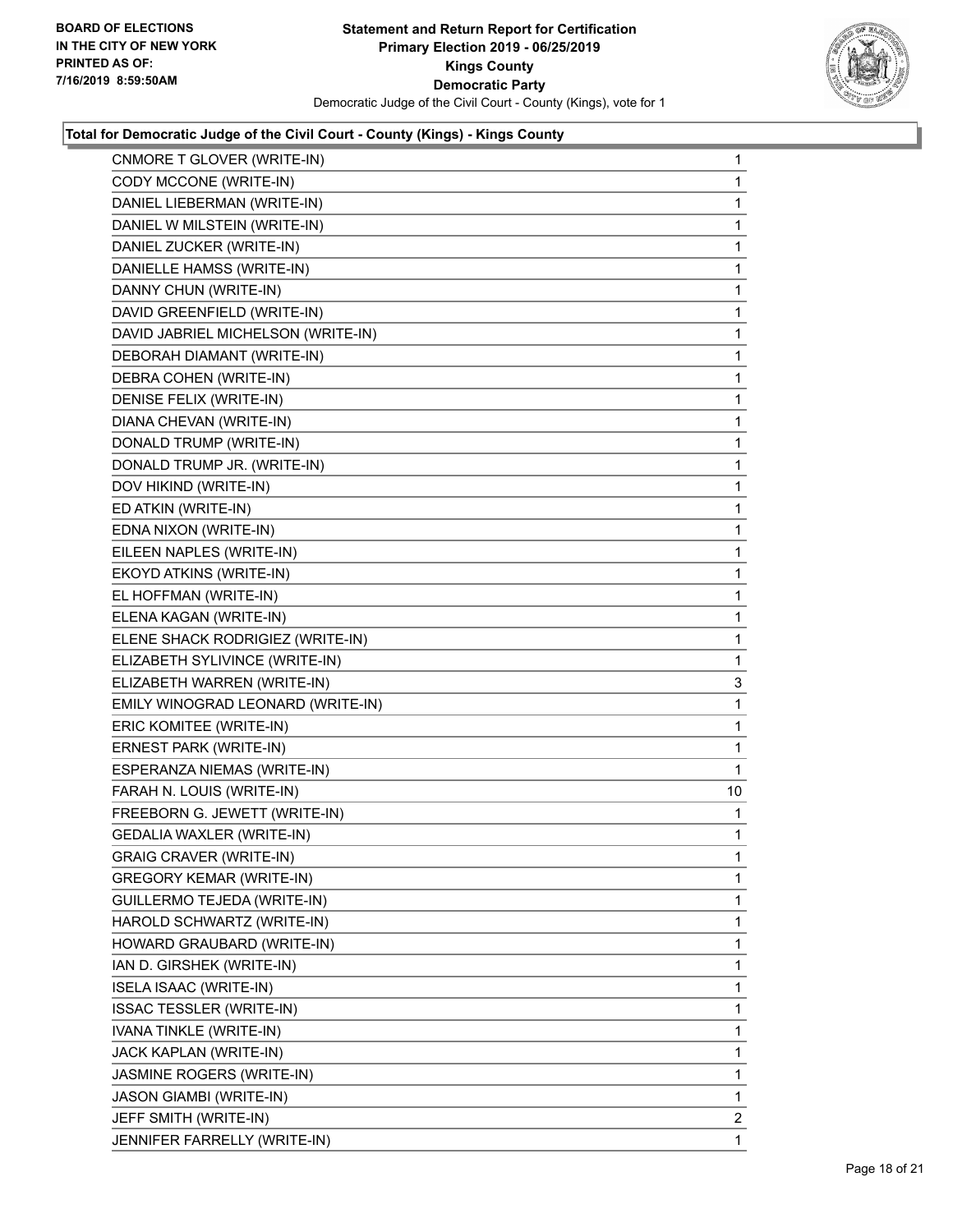

| JEREMY KASHA (WRITE-IN)              | $\mathbf{1}$   |
|--------------------------------------|----------------|
| JOE CARDIERI (WRITE-IN)              | 1              |
| JOEL KLEIN (WRITE-IN)                | 1              |
| JOHN HODGMAN (WRITE-IN)              | 1              |
| JOHN OLIVER (WRITE-IN)               | 1              |
| JOSEPH GREENBERG (WRITE-IN)          | 4              |
| JOSHUA LEIRER (WRITE-IN)             | 1              |
| JOYCE D. SHEARIN (WRITE-IN)          | 1              |
| <b>JUBARI BRISPORT (WRITE-IN)</b>    | 1              |
| JUDITH FRIEDMAN (WRITE-IN)           | 1              |
| JUMAINE WILLIAMS (WRITE-IN)          | 1              |
| KATHELINE PIERRE (WRITE-IN)          | 1              |
| KEVIN GOMEZ (WRITE-IN)               | 1              |
| KEVIN JACOBS (WRITE-IN)              | 1              |
| KEVIN PARKER (WRITE-IN)              | 4              |
| KOREY DIXON (WRITE-IN)               | 1              |
| KOTO X. SCALOS (WRITE-IN)            | 1              |
| KYRIE IRVING (WRITE-IN)              | 1              |
| LATRICE WALKER (WRITE-IN)            | $\overline{2}$ |
| MACH A. BROCHA (WRITE-IN)            | 1              |
| MARC BINSKY (WRITE-IN)               | 1              |
| MARJORIA SLONE (WRITE-IN)            | 1              |
| MARTY MARKOWITZ (WRITE-IN)           | 1              |
| MARY N. CRISPO (WRITE-IN)            | 1              |
| MAURICE M.HUDDAD (WRITE-IN)          | 1              |
| MEIR FOGEL (WRITE-IN)                | 1              |
| MELANIE MARMUER (WRITE-IN)           | $\overline{c}$ |
| MELVIN GIRSHEK (WRITE-IN)            | 1              |
| MICHAEL CASTERTANO (WRITE-IN)        | 1              |
| MICHELLE BENOIT (WRITE-IN)           | 1              |
| MICKEY MURPHY (WRITE-IN)             | 1              |
| MIKE BEYMAN (WRITE-IN)               | 1              |
| MINDY ROSENBLATT (WRITE-IN)          | 1              |
| MIRIAM DECKELBAUM (WRITE-IN)         | 1              |
| MONIQUE CHANDLER-WATERMAN (WRITE-IN) | 4              |
| MOOREVELL WILLIAMS (WRITE-IN)        | 1              |
| MORDY MELKMAN (WRITE-IN)             | 1              |
| MORTON AVIGDOR (WRITE-IN)            | 1              |
| NICK DAKA (WRITE-IN)                 | 1              |
| NICK PERRY (WRITE-IN)                | 1              |
| NINO MAGALI (WRITE-IN)               | 2              |
| NINO MIGALI (WRITE-IN)               | 1              |
| NOACH DEAR (WRITE-IN)                | 1              |
| OLIVIA SOHMER ROSENBAUM (WRITE-IN)   | 3              |
| PATRICIA GATLING (WRITE-IN)          | 1              |
| PATRICIA SALLEY (WRITE-IN)           | $\mathbf{1}$   |
|                                      |                |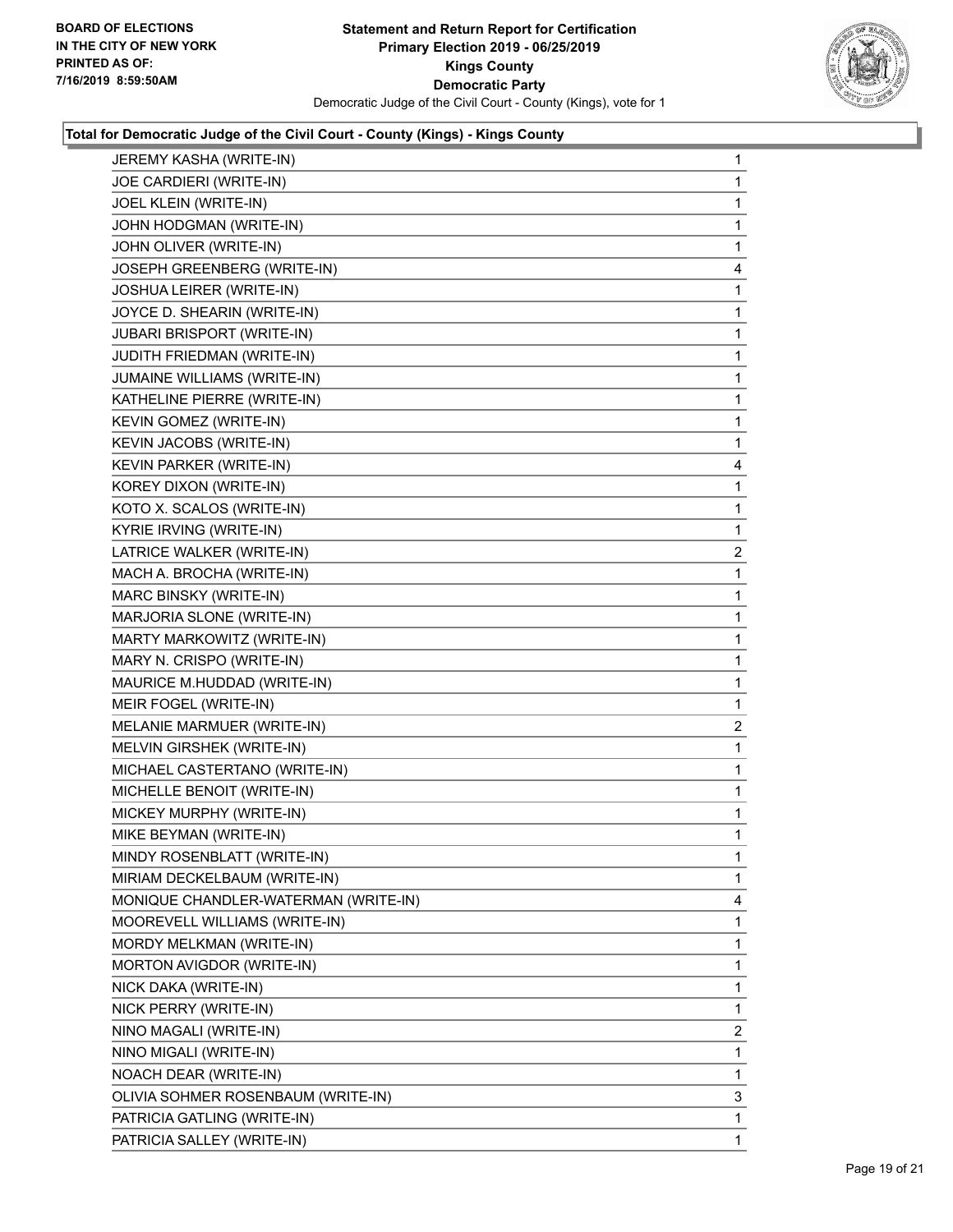

| PAUL LIEBERMAN (WRITE-IN)                 | $\mathbf{1}$ |
|-------------------------------------------|--------------|
| PETER JACOB (WRITE-IN)                    | $\mathbf{1}$ |
| PREETE BARARAA (WRITE-IN)                 | 1            |
| RALPH YOZZO (WRITE-IN)                    | 1            |
| RICHARD STRAUSS (WRITE-IN)                | 1            |
| RICO CLEFFI (WRITE-IN)                    | 1            |
| RIUKA SCHNEID (WRITE-IN)                  | 1            |
| RODNEY M ZERBE (WRITE-IN)                 | 2            |
| RYAN EVANS (WRITE-IN)                     | 1            |
| SCOTT MCCARTHY (WRITE-IN)                 | 1            |
| SCOTT STUMPER (WRITE-IN)                  | $\mathbf{1}$ |
| SEYMOR LACHMAN (WRITE-IN)                 | 1            |
| SHA FUGENHIEM (WRITE-IN)                  | 1            |
| SHARLAND I. DANIELS (WRITE-IN)            | $\mathbf{1}$ |
| SHMIEL FRAIER (WRITE-IN)                  | 1            |
| SONG LIN LIANG (WRITE-IN)                 | 1            |
| SOPHIA FREILICH (WRITE-IN)                | $\mathbf{1}$ |
| STELLA LUPIDUS (WRITE-IN)                 | 1            |
| STELLA OLESH (WRITE-IN)                   | 1            |
| STEVEN A. MILLER (WRITE-IN)               | $\mathbf{1}$ |
| SUSAN L PRATT (WRITE-IN)                  | 1            |
| TAMRA CRONIN (WRITE-IN)                   | 1            |
| TANER CHAFTER (WRITE-IN)                  | 1            |
| TEHILAH H. BERMAN (WRITE-IN)              | 14           |
| THOMAS BROOKS (WRITE-IN)                  | 1            |
| TIFFANY CABAN (WRITE-IN)                  | 1            |
| TONY KIM (WRITE-IN)                       | 1            |
| UNATTRIBUTABLE WRITE-IN (WRITE-IN)        | 117          |
| UNCOUNTED WRITE-IN PER STATUTE (WRITE-IN) | 6            |
| USHER Y KLEIN (WRITE-IN)                  | 1            |
| VINCENT SCHIRALDI (WRITE-IN)              | 1            |
| WAYNE SAITTA (WRITE-IN)                   | 1            |
| <b>WESLEY PAISLEY (WRITE-IN)</b>          | $\mathbf 1$  |
| WILLIAM COLTON (WRITE-IN)                 | 1            |
| YEHURAH LEVIN (WRITE-IN)                  | $\mathbf{1}$ |
| YOEL VIZEL (WRITE-IN)                     | 1            |
| ZALMAN LEVIN (WRITE-IN)                   | 1            |
| ZISHA MARGULIES (WRITE-IN)                | $\mathbf{1}$ |
| <b>Total Votes</b>                        | 46,352       |
| Unrecorded                                | 6,211        |